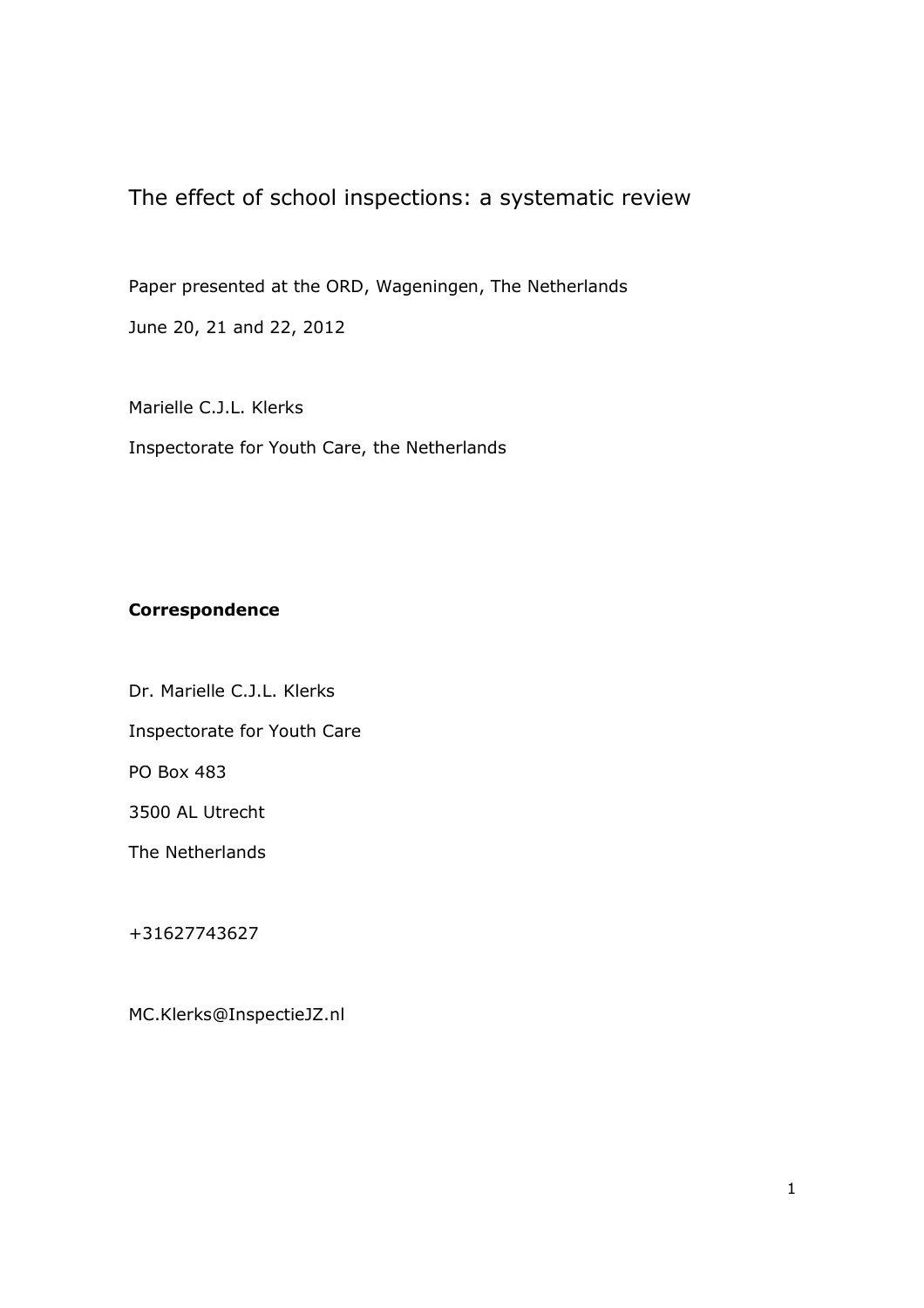The effect of school inspections: a systematic review

# Abstract

This article is based on a systematic review. It aims at obtaining evidence based insight into the effect of school inspections on the educational quality of schools. Fourteen articles which discuss various types of research, were identified as relevant. A meaningful distinction concerns the so-called outcome measures against which the effect of school inspections are measured: 1. school improvement; 2. behavioural change of teachers; or 3. student achievement results. Overlooking the overall results of the systematic review, no evidence has been found that school inspections automatically lead to the improvement of the educational quality. Also it cannot be concluded that characteristics of school inspections themselves lead to the improvement of educational quality. Instead, research shows that in practice there is a complex interaction between different characteristics of school inspections and the inspector on the one hand, and the school with its pupils, teachers and management on the other hand.

#### Keywords

Educational Quality, Evidence Based, Inspection, School Improvement, Review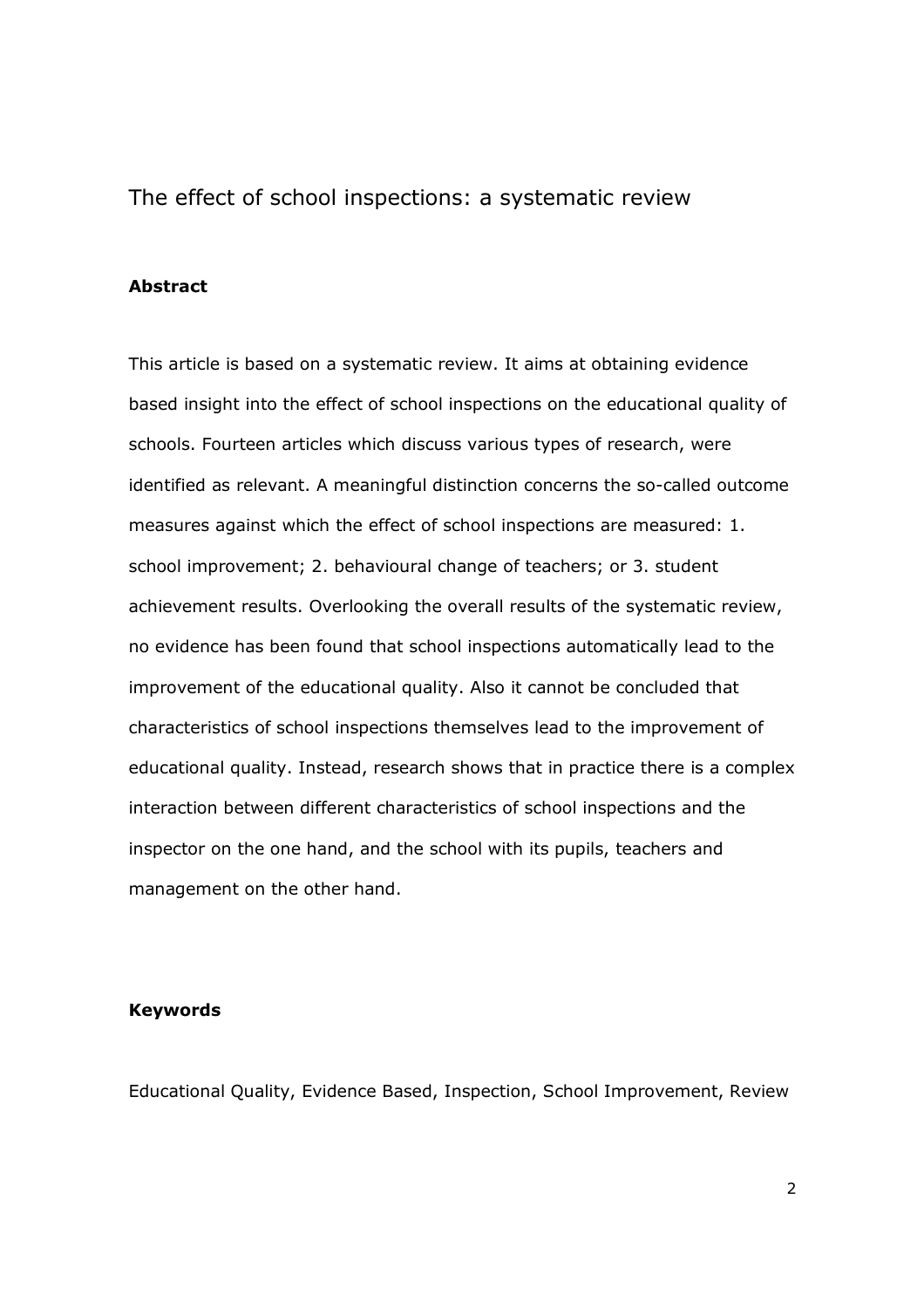## Introduction

In many countries, especially in Europe, school inspections are used as an instrument to monitor and improve the educational quality of schools. Most Inspectorates of Education expect from visited schools improvement actions which are related to the feedback given during the inspection visit and in the inspection report. They also expect that the improvement actions are related to the inspection frameworks and ultimately lead to more effective teaching and learning in schools (De Wolf & Janssens, 2007; Ehren, Altrichter, McNamara & O'Hara, sub.). There is nevertheless little insight into what in practice school inspections mean in terms of improvement of the quality of education. There are several reasons why a better understanding of the effects of school inspections is important. For an Inspectorate itself, a better insight in the effects it brings about is necessary in order to improve the quality of regulation and to make responsible choices which priorities must be set. Especially in times of cutbacks, the available capacity must be used as effectively as possible. In relation to schools, an Inspectorate can use these insights to prove its added value and justify itself to the public and to policy makers (cf. De Winter, 2010; Jansen & Smits, 2011; Smeets & Verkroost, 2011).

The study presented in this article is a literature review conducted of relevant scientific literature, according to the principles of a systematic review (cf. Hemingway & Brereton, 2009). The aim of this review is to obtain evidence based insight into the effect of school inspections on the educational quality of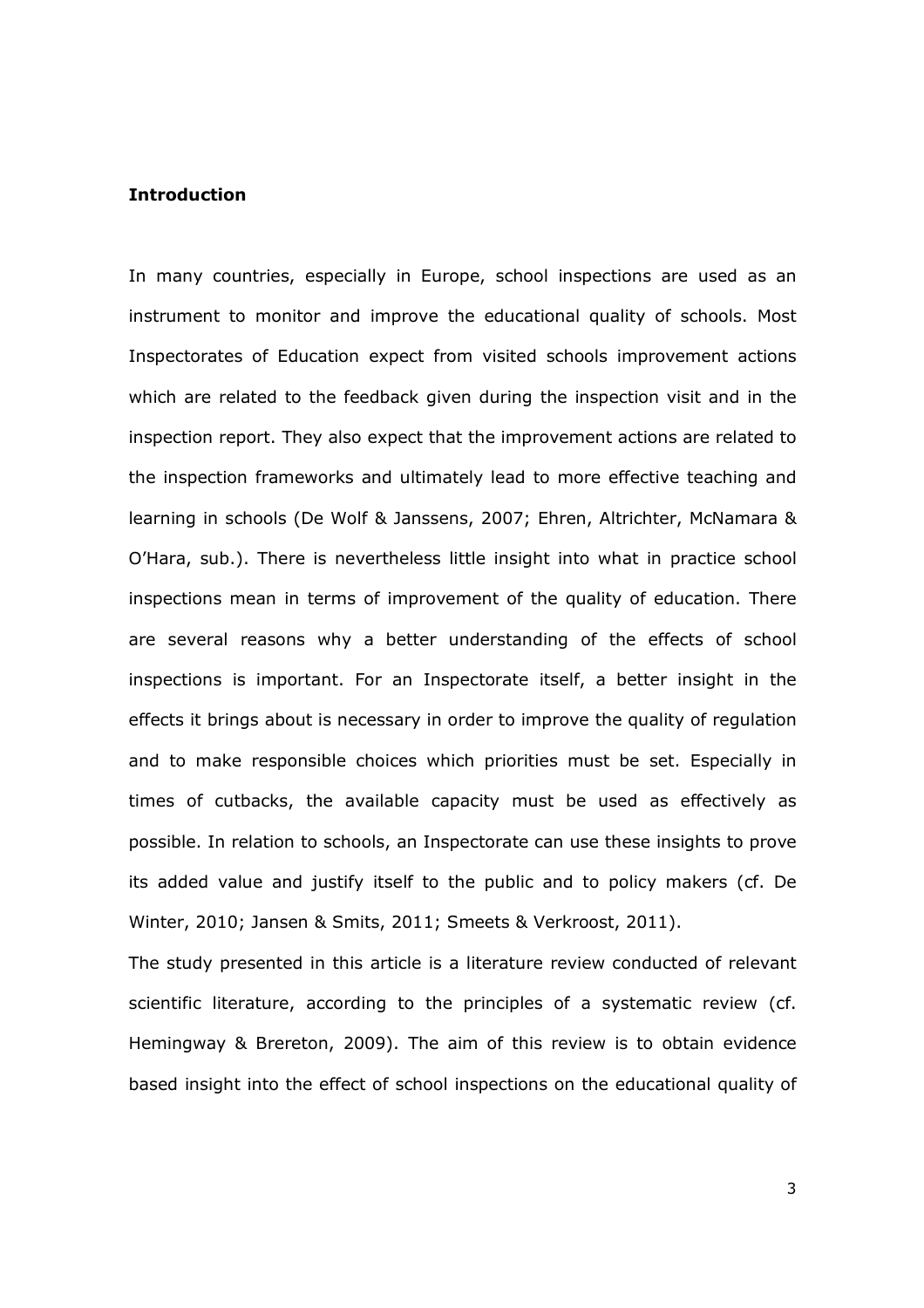schools. $<sup>1</sup>$  In the next section the research questions will be presented. This will</sup> be followed by the methodology and the results of the systematic review of the scientific literature. The article ends with a conclusion, discussion and interpretation of the results.

## Research questions

The systematic review has two main research questions:

- 1. What effect do school inspections have on the improvement of the educational quality of schools?
- 2. Which characteristics of school inspections contribute to the effect on the improvement of the educational quality of schools?

It should be noted that both research questions concern the effect of school inspections on the improvement of the quality of education. In research with a quasi-experimental design on level 3 or higher on the Maryland Scientific Methods Scale (MSMS) for internal validity, an effect refers to a causal relation. In studies with a lower MSMS-level or qualitative research, the effect refers to a supposed connection which cannot be stated with certainty (cf. Farrington, Gottfredson, Sherman & Welsh, 2002).

In 2010 Winter and De Ridder (2010) conducted a literature review of international studies on the effectiveness and impact of regulation. The results of this review showed that research -certainly also within educational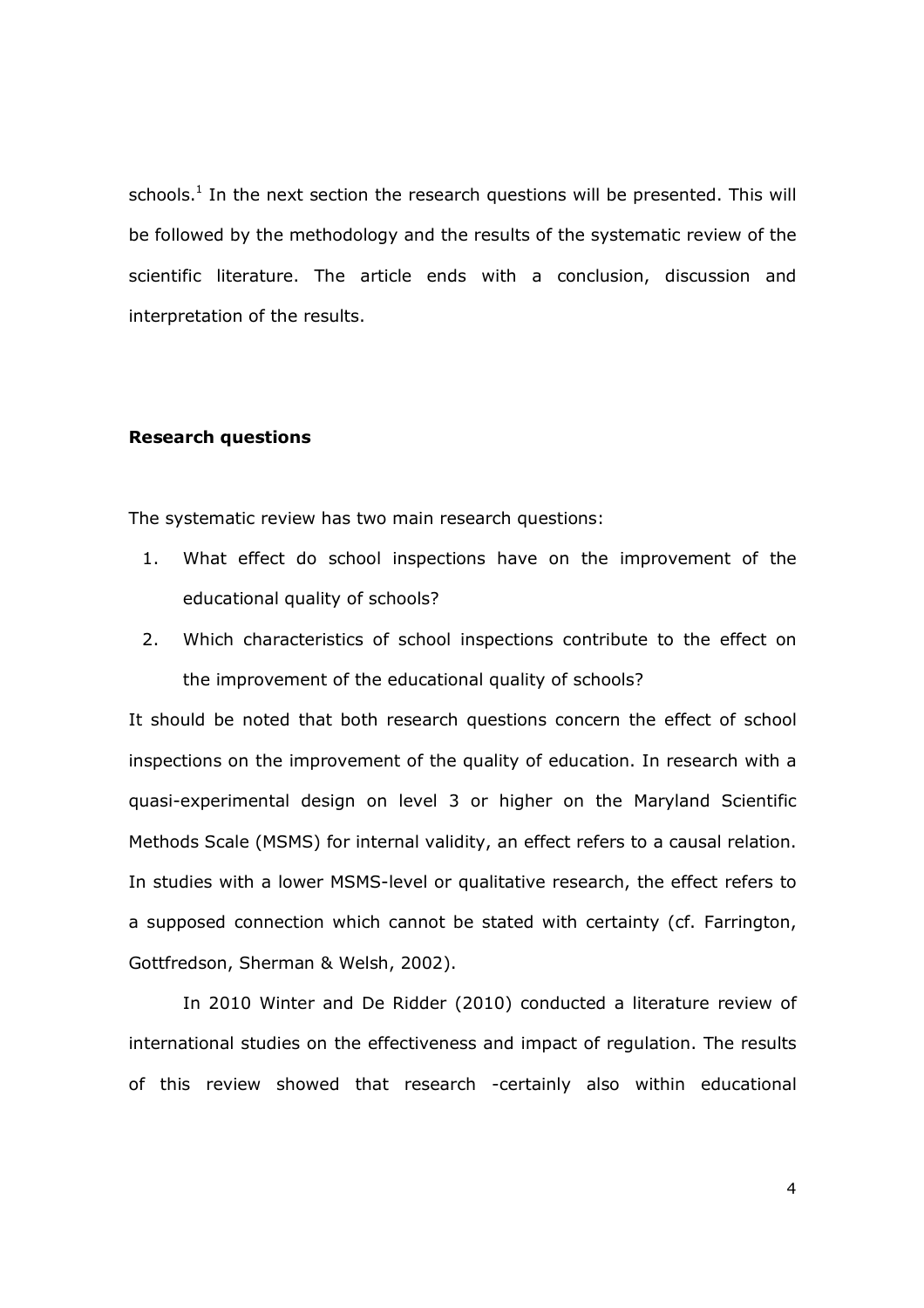regulation- is still in its infancy. Of the in total seventy identified studies at MSMS-level 3 or higher, there were four in the field of education. Three of the four studies are relevant in relation to the aforementioned aim<sup>2</sup>. First, the study of Luginbuhl, Webbink and De Wolf (2009) examined whether school inspections of the Dutch Inspectorate of Education had effect on the test scores of pupils in primary education. The two other studies by Shaw, Newton, Aitkan and Darnell (2003) and Rosenthal (2004) investigated whether an inspection visit carried out by the Office of Standards in Education (Ofsted), had an effect on the examination results of secondary schools in the United Kingdom.

#### Method

## Inclusion criteria

Three criteria for the inclusion of articles in the systematic review were adopted. The articles had 1. to be peer reviewed; 2. to be published recently, i.e. after 1 January 2000; and 3. to describe empirical research on the effect of school inspections, regardless of the MSMS-level.

In the aforementioned literature review of Winter and De Ridder (2010) it became clear that research with a quasi-experimental design is fairly unique within educational regulation. Given this result, the third inclusion criterion in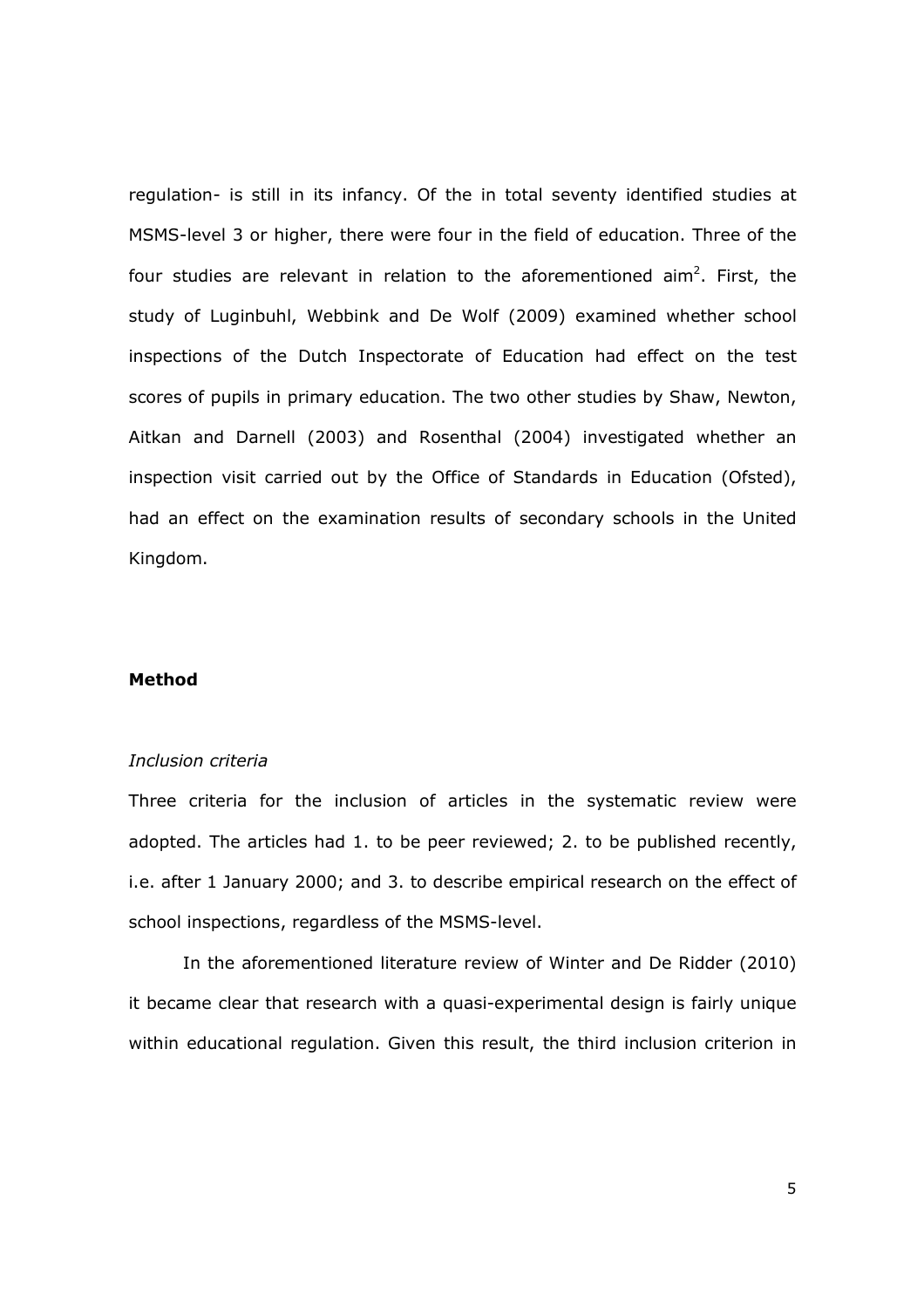the present systematic review which was added states that the articles have to describe empirical research, regardless of the MSMS-level.

### Search strategy

The data was collected between June 2011 and January 2012. Given the fact that education and inspection are studied from different scientific disciplines, different databases were simultaneously searched: ERIC, a database for educational research; PsycINFO and PsycArticles, two psychological databases; SocINDEX, a sociological database; and EconLit, an economic database. The databases were searched using a combination of terms, as presented in Table 1.

# \*\* Table 1 near here.

The overall result of the searches was 73 unique articles. All titles, authors and keywords of the 73 articles were scanned. When this information suggested a relevant article, the summary of the article was read. Fourteen articles were identified which met the inclusion criteria and which were relevant for the research questions (see Table 2, 3 and 4). Also one relevant literature review, albeit not a systematic review, was found (De Wolf & Janssens, 2007).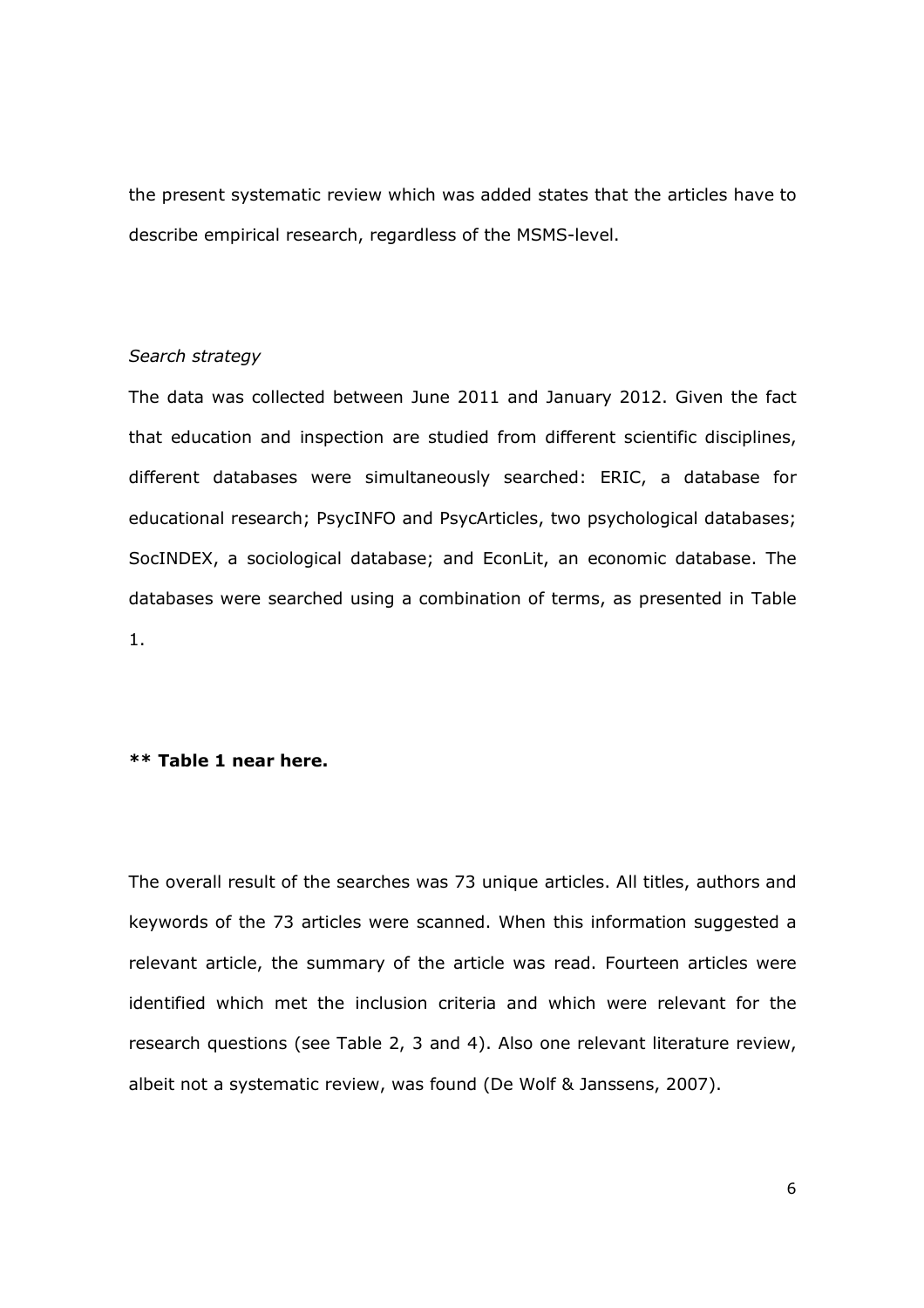The reference sections of the articles were checked to locate additional articles, which however did not result in additional relevant articles. Instead, background information was found in the form of three reports from Ofsted (Matthews & Sammons, 2004; McCrown et al., 2007; Ofsted, 2007) and one dissertation (Ehren, 2006).

#### Results

In the above mentioned fourteen articles various types of research were discussed. A meaningful distinction concerns the so-called outcome measure by which the effect of school inspections is measured: 1. school improvement; 2. behavioural change of teachers; or 3. student achievement results (cf. De Wolf & Janssens, 2007).<sup>3</sup> Arranged by outcome measure, for each article a number of specifications is presented in Tables 2, 3 and 4. Eight of the fourteen articles were concerned with the impact on school improvement (Table 2). Three articles were concerned with the impact on behavioural change of teachers (Table 3). One of these three articles also paid attention to the effect on student achievement results (Matthews & Sammons, 2004). The other three articles were only concerned with the effect on student achievement results (Table 4).

Five of the fourteen articles are based on a case study. These articles, all by the same author, described the same case, each time from a different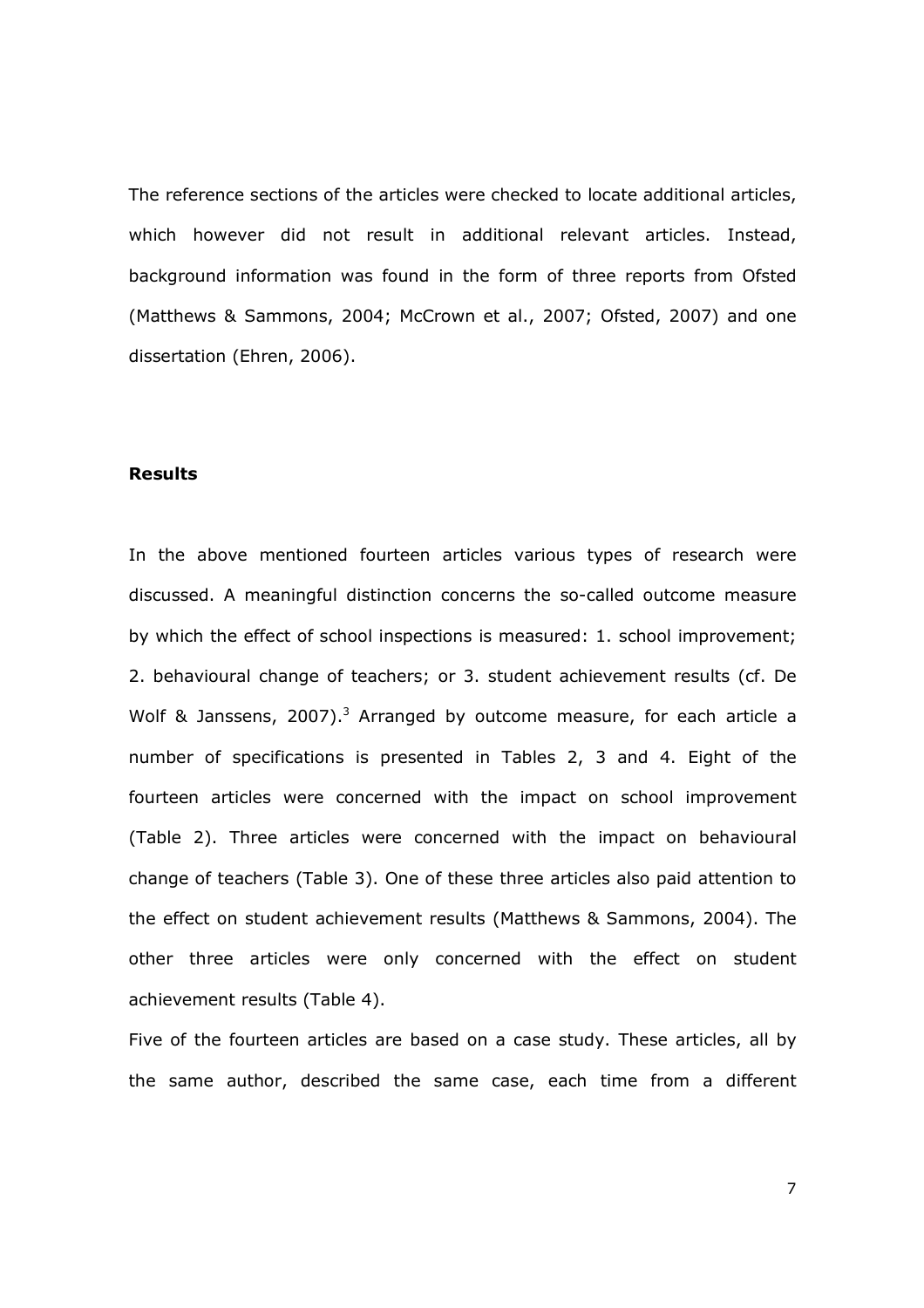perspective (Perryman, 2005; 2006; 2007; 2009; 2010). In four other articles a multiple case study is presented. In two of these case studies only qualitative data was collected (Case, Case & Catling, 2000; Willis, 2010); in the other two both qualitative and quantitative data was collected (Chapman, 2001; Ehren & Visscher, 2008). The results of each of these case studies do not refer to a causal relation, but a supposed connection between school inspections and the quality of education.

Of the five fully quantitative studies three are concerned with a quasiexperimental design in which a causal effect is measured (Shaw et al., 2003; Rosenthal, 2004; Luginbuhl et al., 2009). The other two, the survey of Dedering and Muller (2011) and the study of Matthews and Sammons (2004) which consisted of the secondary analysis of three sets of data, are identified as studies at MSMS-1 level. Once more, the results of these two studies do not refer to a causal relation, but to a supposed connection between school inspections and the quality of education.

The case studies of Perryman (2005; 2006; 2007; 2009; 2010) and Willis (2010), and also in the research of Matthews and Sammons (2005), focus on unsatisfactory or weak schools under special measures of Ofsted $4$ . The other five articles pay no special attention to this group of schools. Notably, eight articles date from at least five years back, and the three studies with a quasiexperimental design are based on data at least six years old (Shaw et al., 2003; Rosenthal, 2004; Luginbuhl et al., 2009).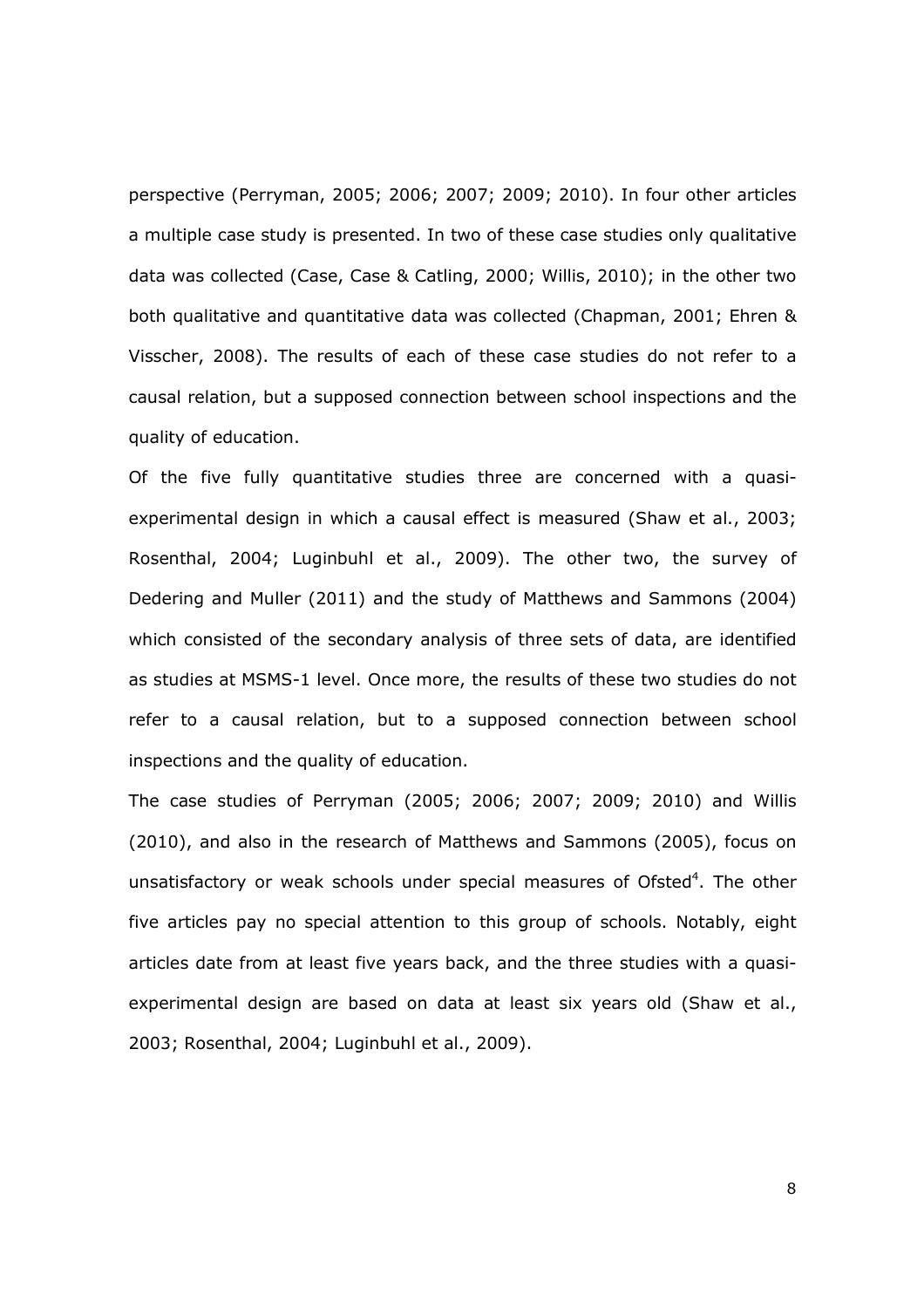Finally, in two articles the Dutch situation is studied (Luginbuhl et al., 2009; Ehren & Visscher, 2008). The most recent article is a study from Germany (Dedering & Muller, 2011). The other eleven articles are concerned with research that was conducted in the United Kingdom, and thus with the regulation of Ofsted. Four of the fourteen studies were conducted in primary education (Case et al., 2000; Ehren & Visscher, 2008; Luginbuhl et al., 2009; Willis, 2010). One article covered research in various educational sectors (Dedering & Muller, 2011) and the other nine articles describe research in secondary education.

#### \*\* Table 2 near here.

#### School improvement

The specifications of the articles concerning the effect on school improvement are presented in Table 2. Central in the study of Ehren and Visscher (2008) is the relation between school inspections, school characteristics and school improvement. In ten case studies of Dutch primary schools the data was collected in seven different methods in a two year period: before, during and after an inspection visit of the Dutch Inspectorate of Education. The results showed that the inspection of schools only will not automatically improve schools. The interactions of the characteristics of inspections and schools may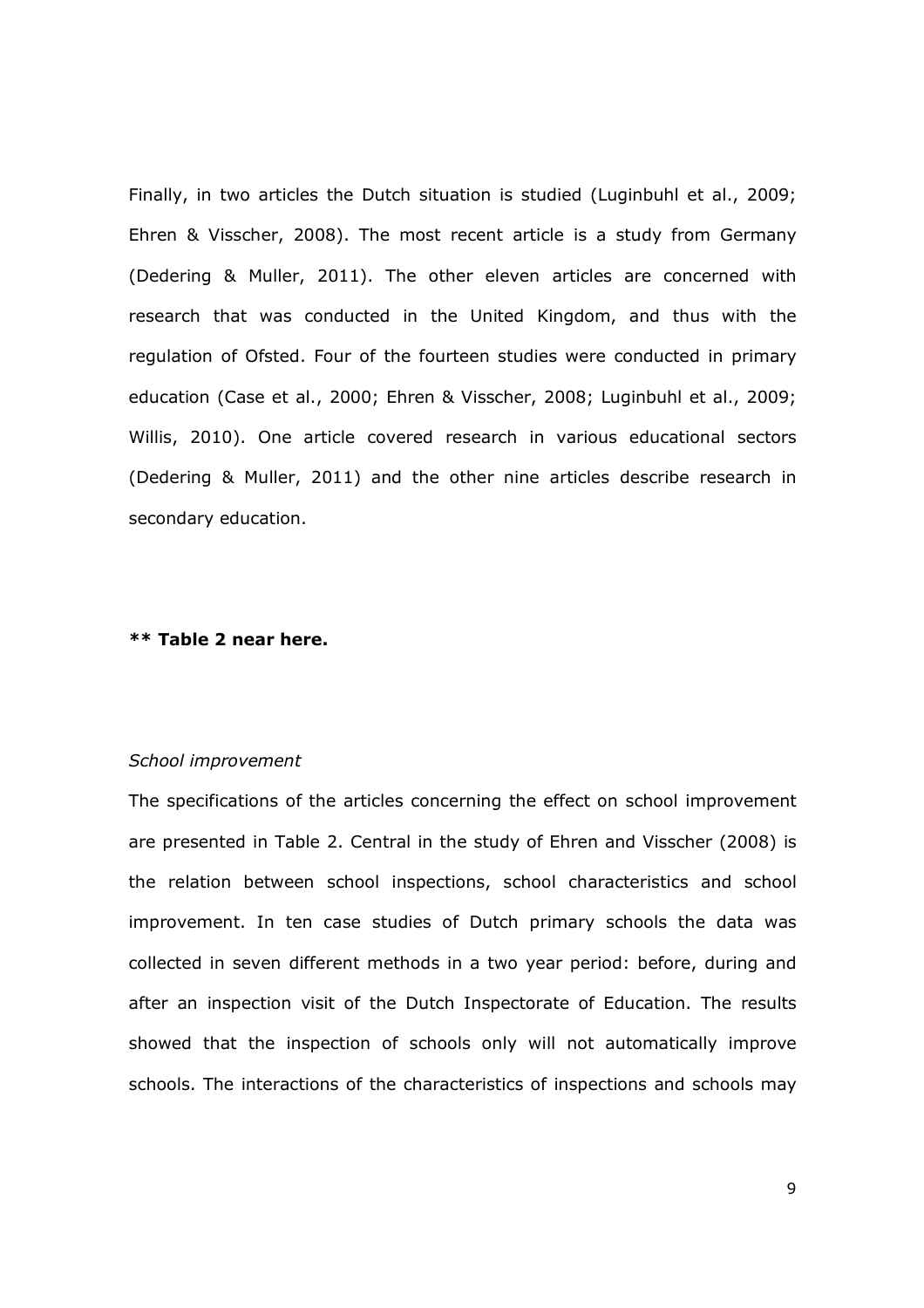or may not lead to school improvement. What appears to make a difference in promoting school improvement are the provision of feedback about weaknesses, the assessment of these weak points as unsatisfactory, and the agreements between an inspector and school regarding improvement activities.

The study of Dedering and Muller (2011) also showed that feedback by the inspector plays an important role. In the survey of 468 principals of primary and secondary schools in Germany, it became clear that school inspections provided the school with knowledge they so far lacked. Around 85 percent of the principals found the verbal feedback at the end of the inspection visit, and also the feedback in the inspection report, useful and meaningful for the development process of the school. A few months after the inspection visit development activities took place at the majority of the schools.

School improvement is also the outcome measure of the qualitative case study in which Perryman followed an English secondary school for four years (2005; 2006; 2007; 2009; 2010). From different perspectives she described the improvement of the school in the last one and a half year the school was under special measures of Ofsted and the three subsequent years. Perryman argued that the special measures regime is an example of 'panoptic performativity':

… an inspection regime in that teachers and pupils feel as if they are constantly being observed, and perform accordingly in order to escape the regime. (2006: 155)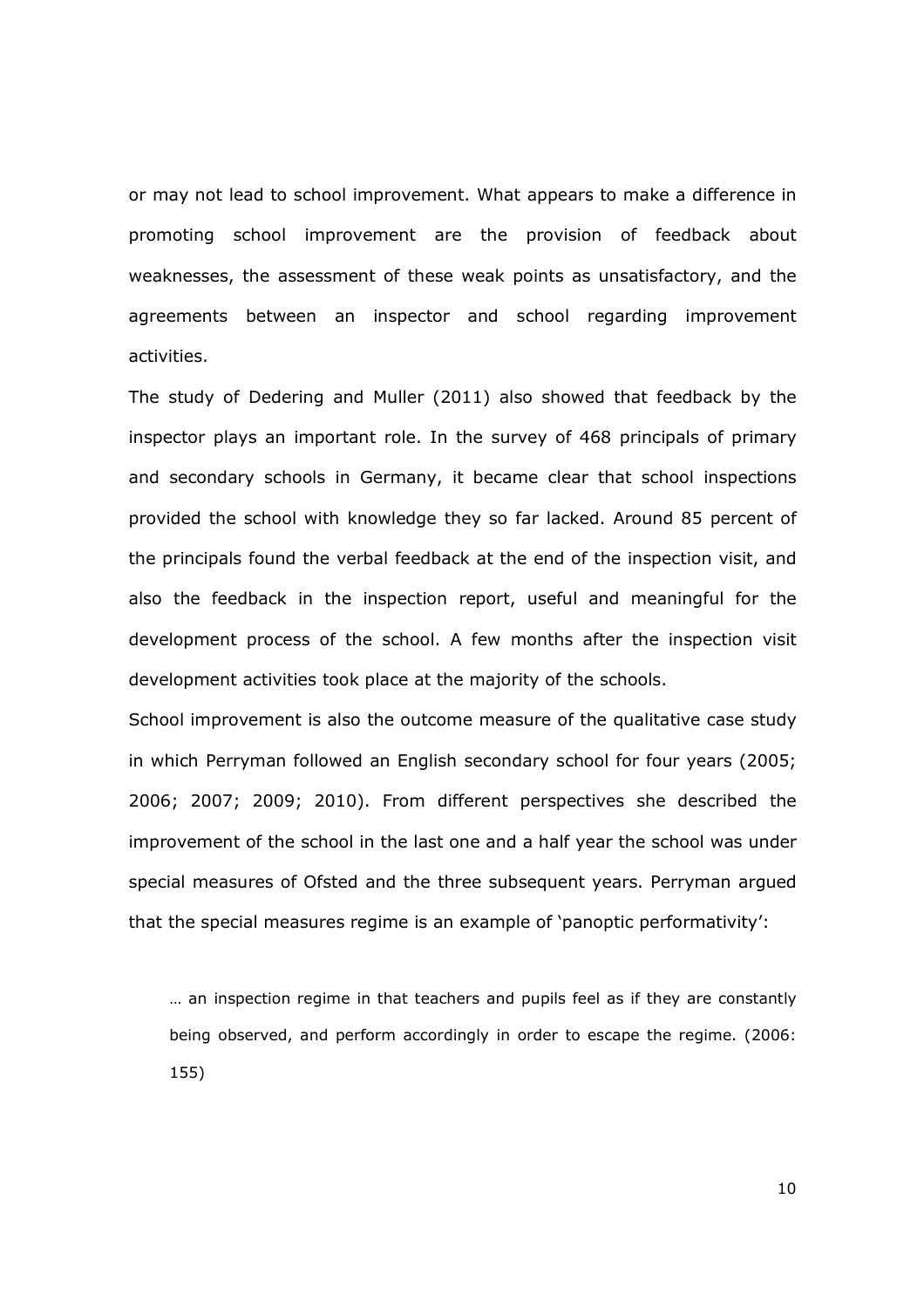According to Perryman, the question is if there is true long-term school improvement which continues in the years following the period under special measures. A question that one year later was answered positively, when it appears that the school improvement process at the school is continued.

In all five articles by Perryman (2005; 2006; 2007; 2009; 2010) a negative attitude towards Ofsted resonates: intensified monitoring as in the special measures regime leads to schools which learn how 'to perform the good school'. An attitude that can also be seen in the study of Willis (2010) which emphasizes the lack of confidence in Ofsted. In her research Willis described the perspective of three principals of primary schools in the United Kingdom when being placed in special measures by Ofsted. Even Willis finally has to admit that two out of three principals, she herself was the third principal, found that being in special measures was a 'good thing'. It was experienced as a wake-up call to the lack of focus on student achievement results.

#### \*\* Table 3 near here.

#### Behavioural change of teachers

Table 3 shows the specifications of the articles concerning the effect on behavioural change of teachers. Chapman's study (2001) investigated teachers' perceptions, responses and intentions to change their practice as a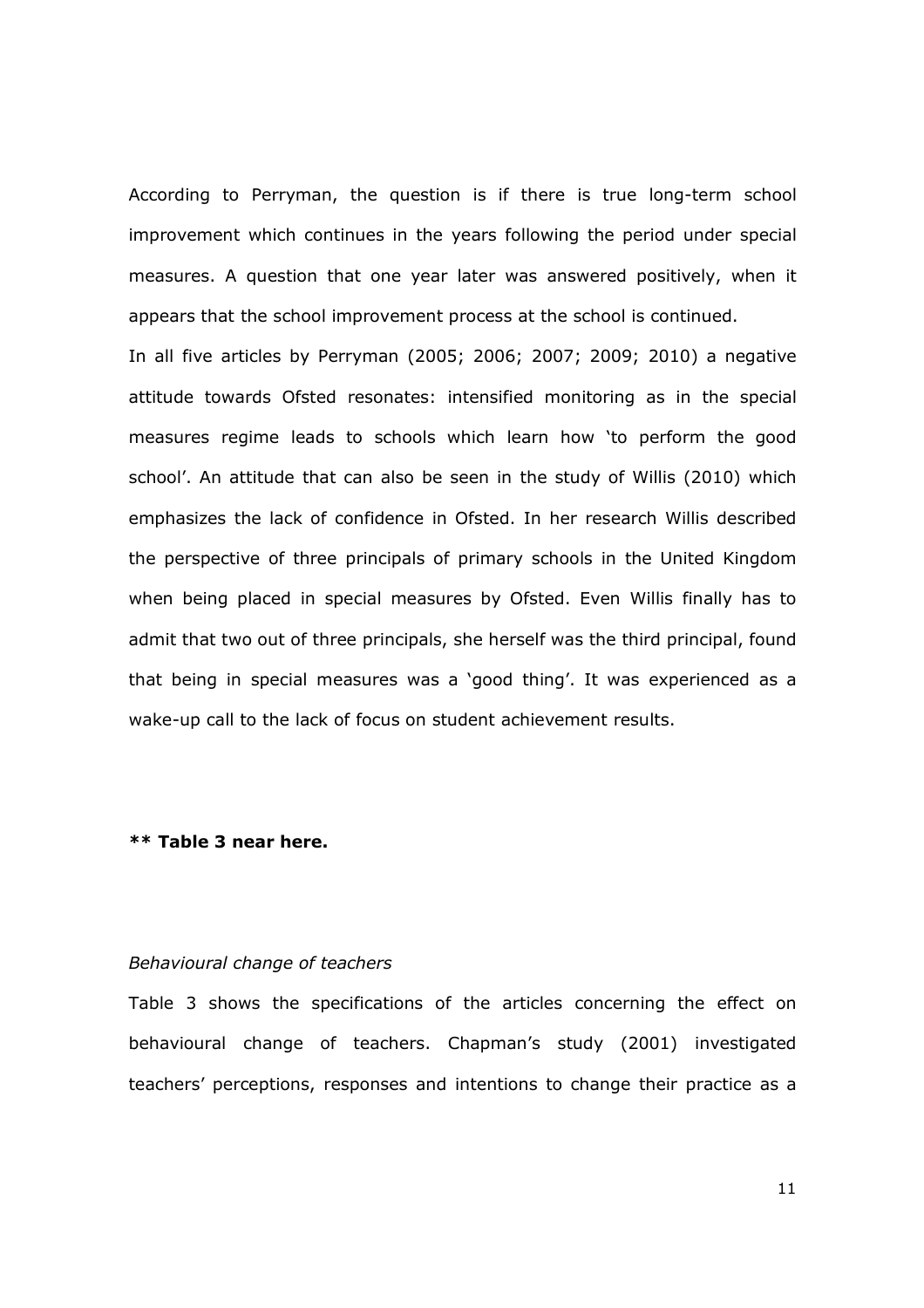result of an Ofsted inspection in the United Kingdom.<sup>5</sup> At five secondary schools qualitative and quantitative data was collected after the inspection visit. The results of this study indicated that an appropriate level of high quality feedback from inspectors may be the key to teachers' intention to change classroom practice as a result of the inspection. About twenty percent of the teachers felt that the feedback received from the inspectors prompted them to change aspects of their teaching practice.

The study of Case et al. (2000) showed that an Ofsted inspection achieved just the opposite. The research was concerned with the effect of an inspection visit on the overall wellbeing of teachers. At ten primary schools in the United Kingdom qualitative data was collected in the period running up to, including and the year following the Ofsted inspection. The results showed that the observations of the lessons and the related assessment, including the brief verbal feedback given to teacher and the report to the principal, resulted in a three-year disruption of teaching practice. They concluded that:

…far from improving performance, Ofsted is actually having a detrimental impact on the wellbeing of teachers, the education process and hence the 'qualitative standard' of schooling. (p.618)

It should be noted that throughout the article a negative attitude echoes towards Ofsted (cf. Perryman 2005; 2006; 2007; 2009; 2010; Willis; 2010). Matthews and Sammons (2005) concluded in their research in the United Kingdom on the development of unsatisfactory secondary schools which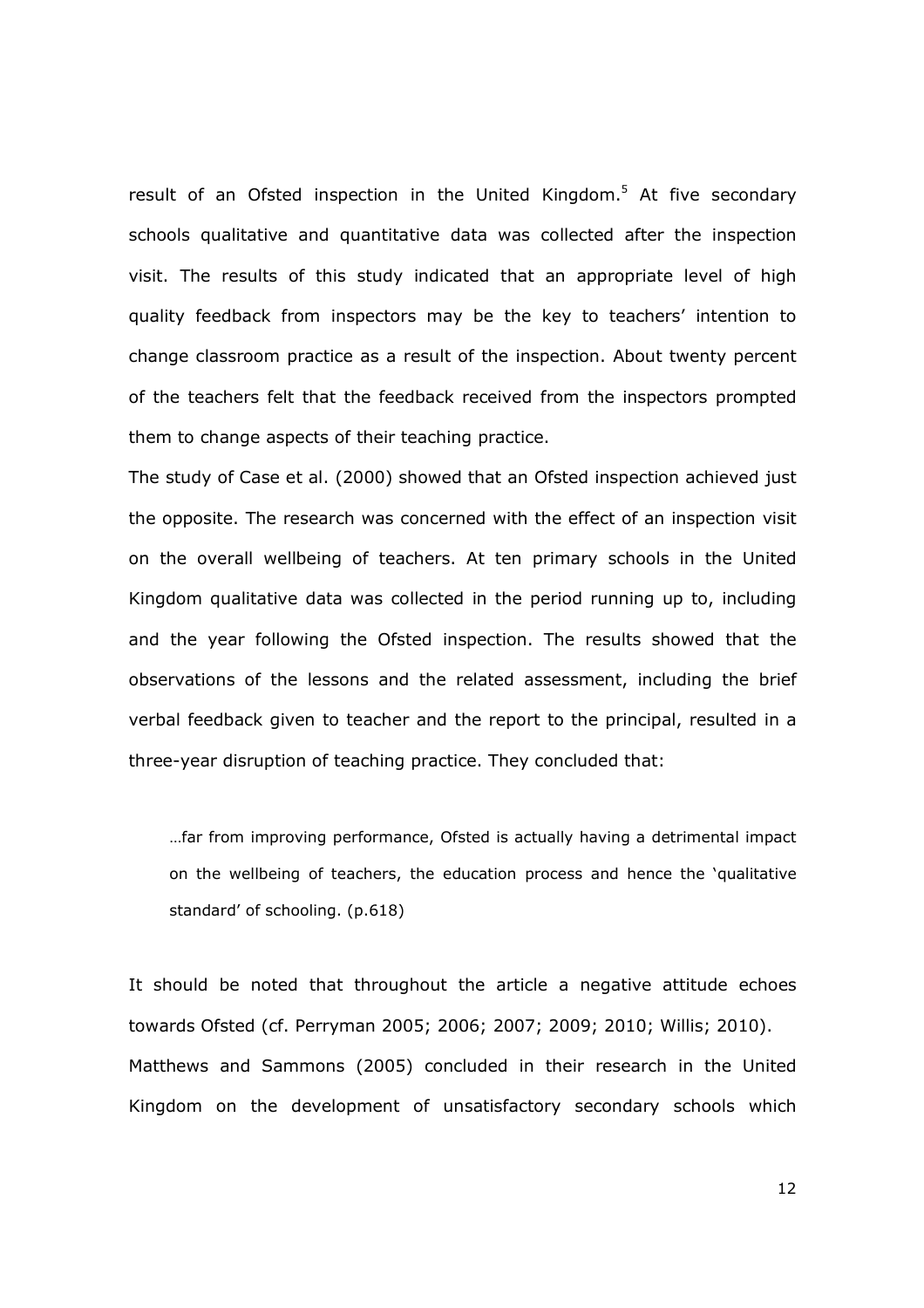required special measures, a substantial improvement in the quality of teaching as assessed by inspectors of Ofsted. On average there was a decrease of eighty percent in the percentage of unsatisfactory or poor lessons at the time of going into special measures, and the inspection two years after coming out of this regime. The study by Matthews and Sammons (2005) is a small part of the results of a large-scale evaluation of the work of Ofsted about which they reported the year before (Matthews & Sammons, 2004). That evaluation showed that if the researchers looked at the overall group of schools for primary and secondary education something had actually changed in the classroom practice. When Ofsted in 1994/1995 started with the observations, one in five lessons was assessed as unsatisfactory or poor. In 2003/2004 this was only one in twenty lessons. It is debatable, however, whether this difference can be fully attributed to the regulation of Ofsted.

#### \*\* Table 4 near here.

#### Student achievement results

The specifications of the articles concerning the effect on student achievement results are presented in Table 4. The study of Luginbuhl et al. (2009) considered whether school inspections of the Dutch Inspectorate of Education had effect on the test scores of pupils in primary education. Both approaches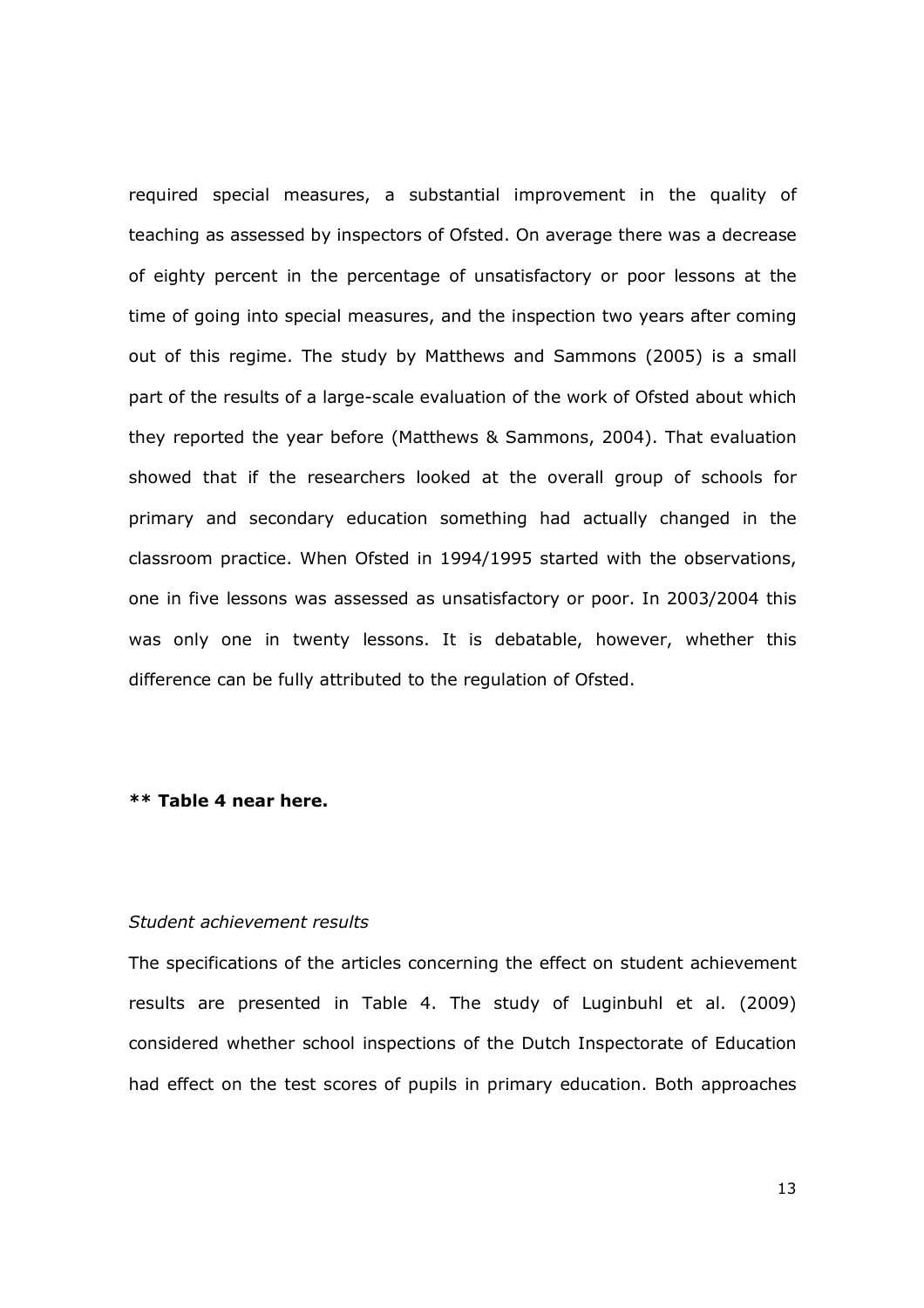that the researchers used to estimate the effect, indicated positive effects. The effects were quite small and not always statistically significant. Therefore, they concluded that school inspections do no harm, but seem to have little or no effect on student performance.

Similar results are found in two other studies concerning the effect on student achievement results. Shaw et al. (2003) and Rosenthal (2004) conducted research which examined whether an inspection visit carried out by Ofsted, had effect on the examination results of secondary schools in the United Kingdom. Shaw et al. (2003) found that at schools were the achievement of students was already much higher or lower than the average, a slight improvement on examination achievement was noticeable. At those schools with average results the inspection visit had no positive effect: 'If anything, they made it worse' (p.70). Also Rosenthal (2004) found a negative effect on the exam performance in the year of the inspection. In absolute terms the magnitude is small, but nevertheless significantly negative. The explanation is found in the fact that around the inspection period:

…teachers and school administrators might well concentrate on the requirements for success on Ofsted standards and benchmarks rather then their student exam performance. (p.150)

Diametrically opposed to the above are the results of Matthews and Sammons (2005) on the development of unsatisfactory secondary schools in the United Kingdom which required special measures. At these schools the examination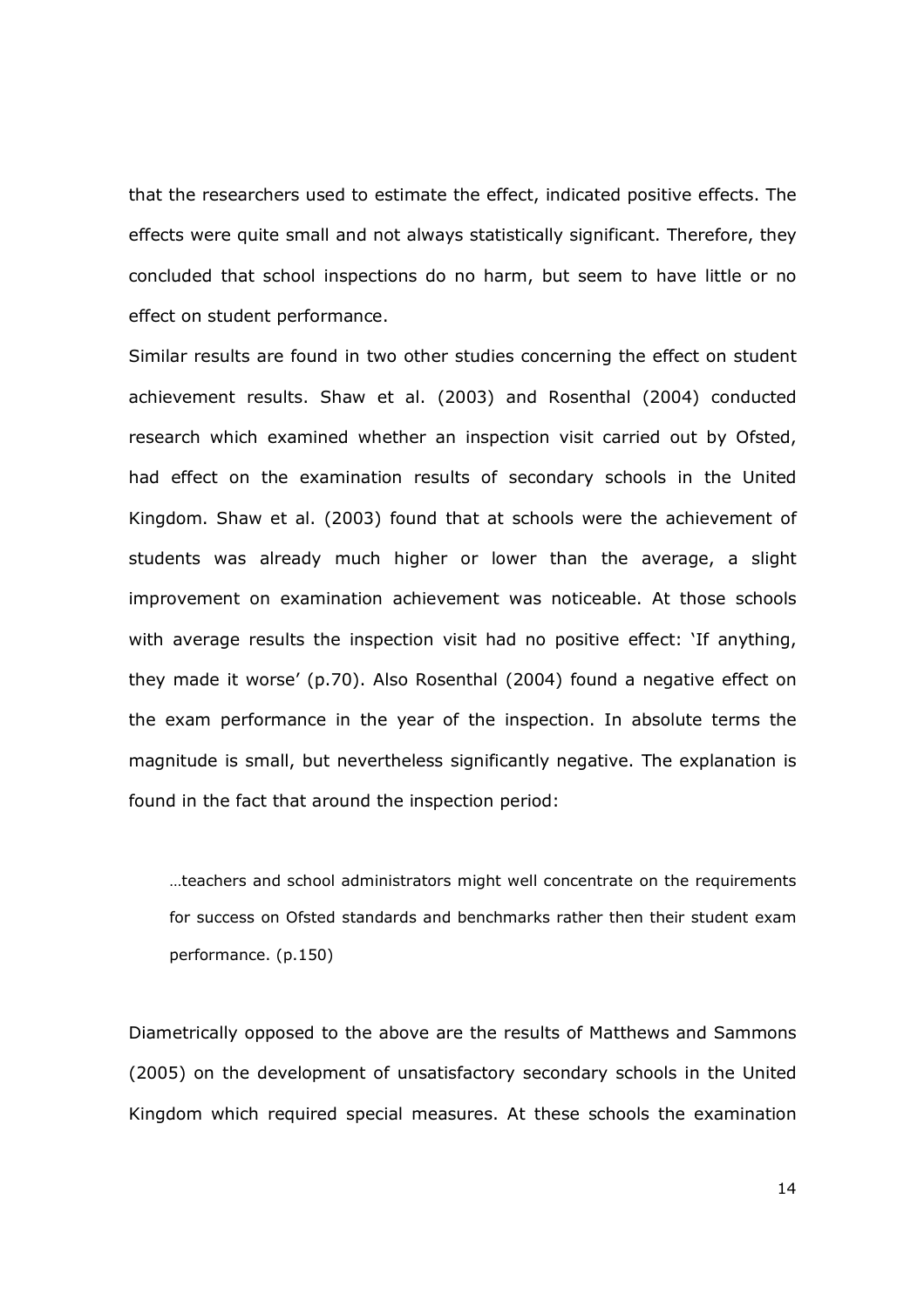results improved an average of ten percent in the period between the start of the special measures and two years after the special measures had been concluded. As mentioned earlier, the study by Matthews and Sammons (2005) is a small part of the results of large-scale evaluation of the work of Ofsted which they reported in the previous year (Matthews & Sammons, 2004). This evaluation demonstrated that if the researchers looked at the overall group of secondary schools, the examination results in about two-thirds of the schools were higher in the two years after an inspection visit than the results in the year before the visit. Compared with schools that were not visited, the inspected schools were on the average slightly better. The conclusion was that an inspection is neither a catalyst for improving results, nor a significant inhibitor. A conclusion that is similar to the conclusion of Luginbuhl et al. (2009).

#### **Conclusion**

The aim of the systematic review was to obtain evidence based insight into the effect of school inspections on the educational quality of schools. In the systematic review fourteen articles were identified which met the inclusion criteria and which were relevant for the research questions. Also one relevant literature review was found. This result shows again that research on the effect within educational regulation is scarce.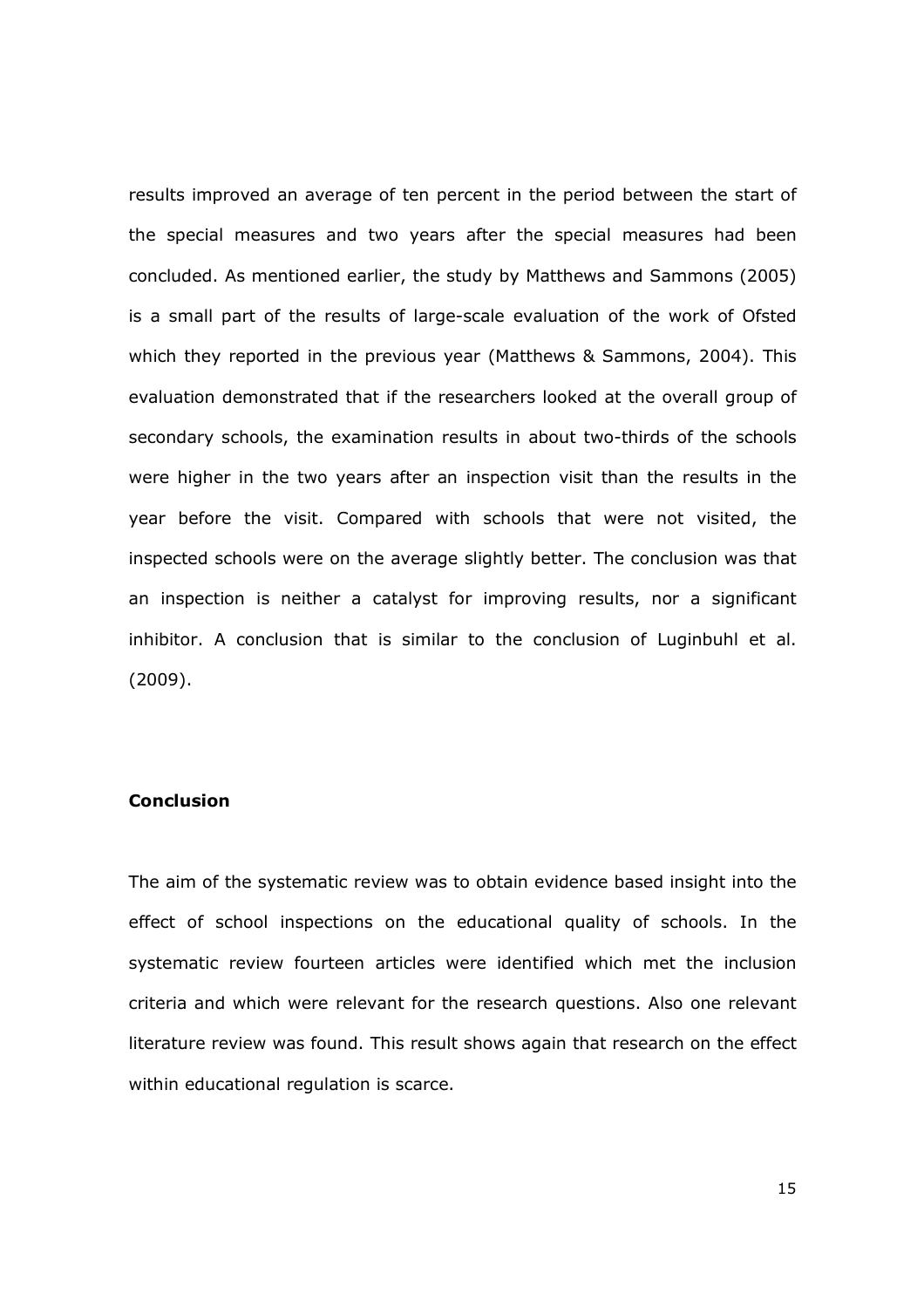The first research question was concerned with the effect school inspections have on the improvement of the educational quality of schools. Overlooking the overall results of the systematic review, no evidence has been found that school inspections automatically lead to the improvement of the educational quality. In the review three outcome measures were distinguished by which the effect of school inspections is measured. It can be concluded that the research designs are the most advanced in those studies that examined the student achievement results, but that the found causal effects of school inspections are small (Shaw et al., 2003; Rosenthal, 2004; Luginbuhl et al., 2009). Less advanced designs are used in research that more directly study the changes on the level of the school or the classroom. Precisely in these studies evidence is found of the effect of school inspections on school improvement and behavioural change of teachers (Chapman, 2001; Matthews & Sammons, 2004; 2005; Ehren & Visscher, 2008; Dedering & Muller, 2011). With this evidence a causal relation cannot be established. However, a supposed connection can be made plausible and explained.

The second research question was as follows: which characteristics of school inspections contribute to the effect on the improvement of the educational quality of schools? Based on the results of the systematic review it can be concluded that none of the characteristics of school inspections in themselves lead to the improvement of educational quality. Research shows that in practice there is a complex interaction between different characteristics of school inspections and inspector on one side, and the school with its pupils,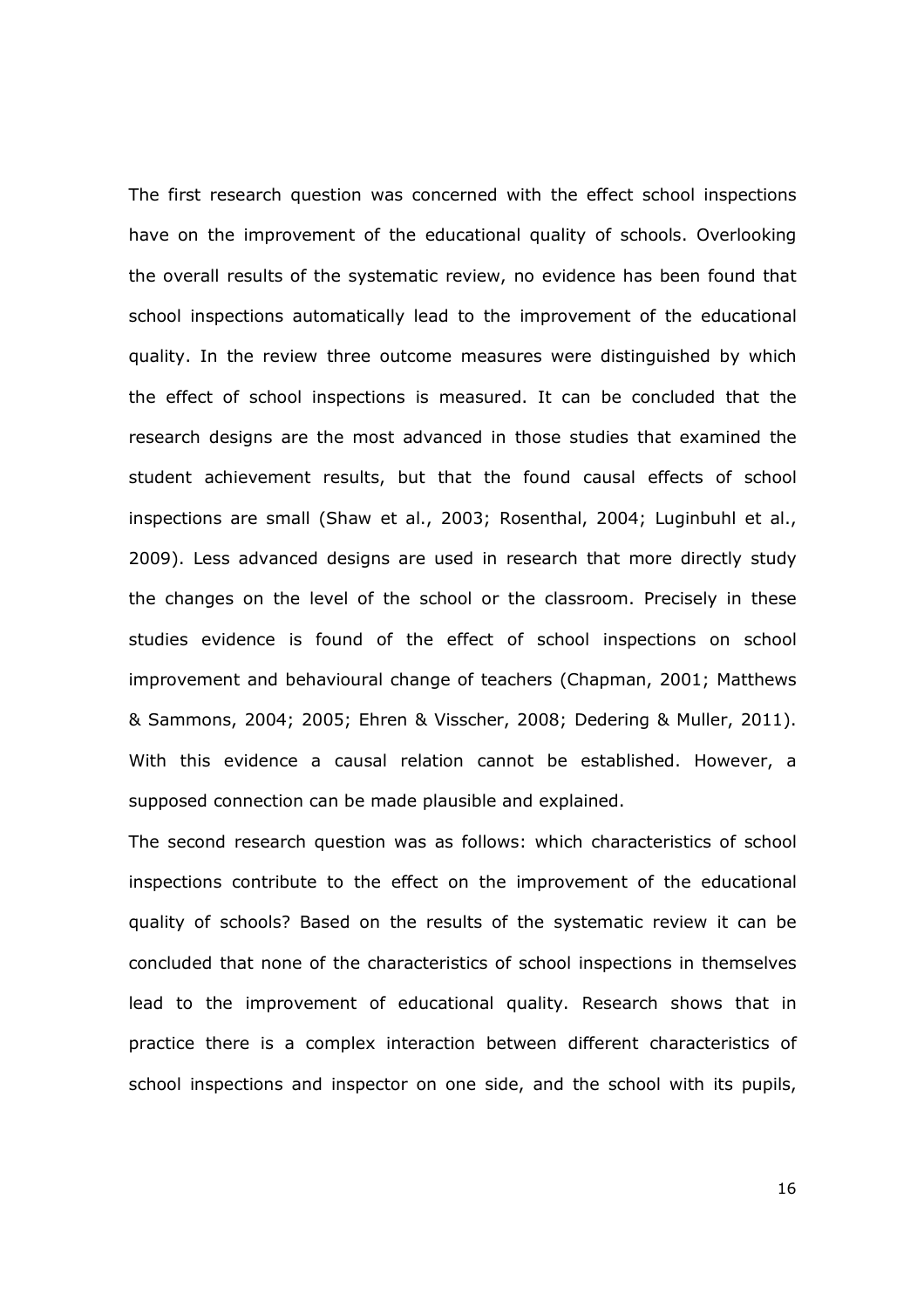teachers and management on the other side (cf. Ehren & Visscher, 2008). There is evidence that a positive role is reserved for one aspect of regulative measures, namely feedback: the verbal feedback at the end of the inspection visit and also the written feedback in the inspection report. The feedback provided the school with knowledge they had so far lacked. The provision of feedback about weakness, the assessment of these weak points as unsatisfactory, and the agreements between an inspector and school regarding improvement activities, appeared to make the difference in enhancing school improvement (cf. Ehren en Visscher, 2008; Dedering & Muller, 2011). Evidence for feedback to the teacher after class observation is contradictory. In one study a positive effect is reported while other researchers emphasize the negative aspects (cf. Chapman, 2001; Case et al., 2000).

# Discussion and interpretation

Research on the effect of educational regulation is scarce. On the other hand, in the Netherlands as well as in the United Kingdom, there is a decline of schools which were found inadequate (Ofsted, 2011; Inspectie van het Onderwijs, 2012a). The Netherlands<sup>6</sup> has approximately 7200 primary schools and on 1 September 2011 exactly 3.8 percent of these schools was assessed as an unsatisfactory school with shortcomings in the quality of education, while 0.6 percent was assessed as a weak school. Four years earlier, on 1 January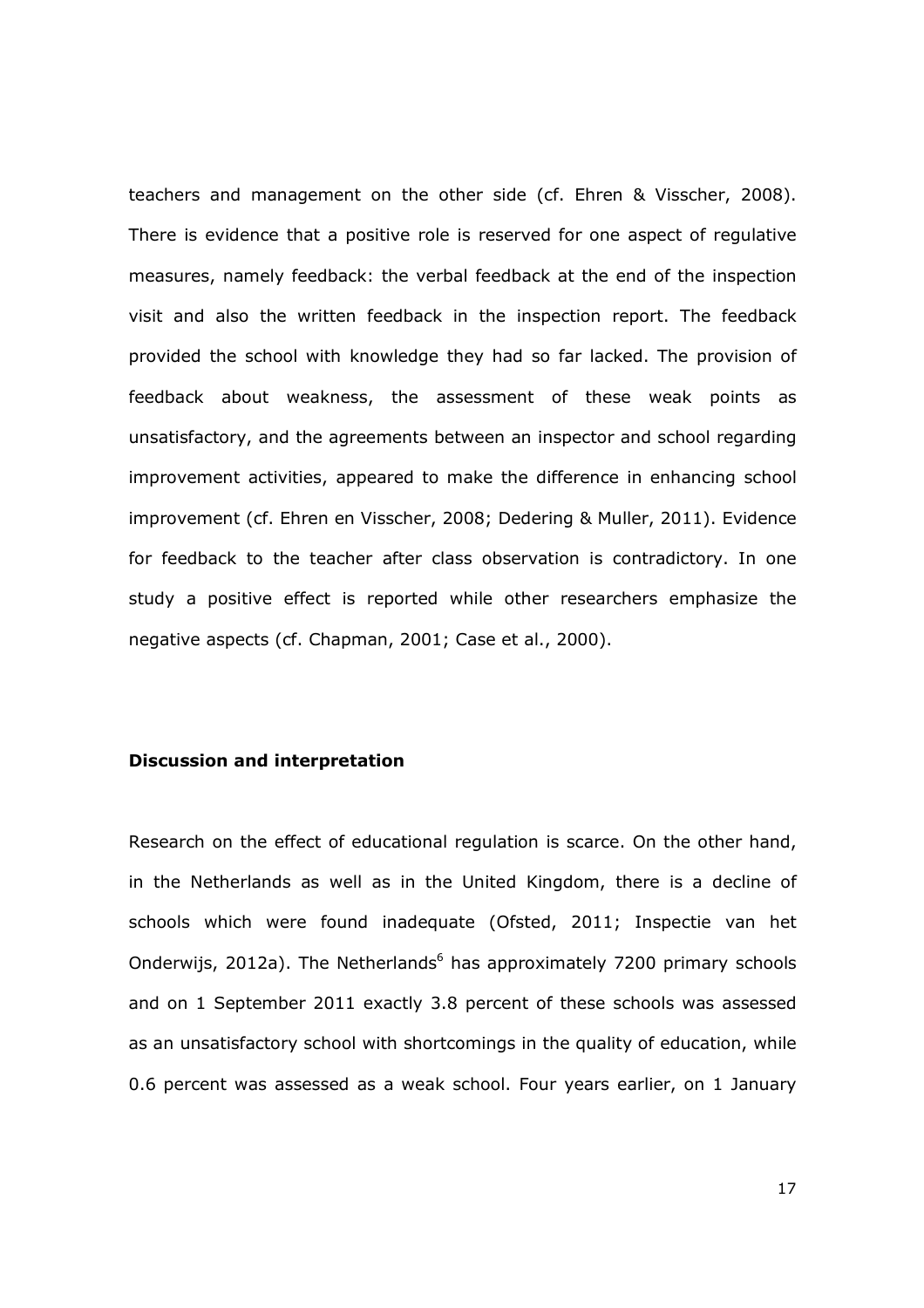2008 9.2 percent of primary schools was unsatisfactory and 1.4 percent was considered weak (Inspectie van het Onderwijs, 2012a).

In addition, research shows that in general most schools are satisfied with school inspections (e.g. McCrone et al., 2007; Dedering & Muller, 2011; Inspectie van het Onderwijs, 2012b). For example, Ofsted found in research on the impact of the new inspection regime, which was introduced in 2005 and was called Section 5 inspections<sup>7</sup>, that the vast majority of schools were satisfied with the inspection process. The schools reported that they were implementing all or most of the recommendations for improvement. Most schools took the view that the inspection had contributed to school improvement (McCrone et al., 2007).

Aforementioned examples indicate that the inspection process may have an effect on educational quality, even if this effect has not been established in an evidence based study. However, the result of the systematic review is an initial insight into the effect of school inspections on the educational quality of schools. This insight can only grow and become more evidence based as further research into the effect of school inspections is carried out. An example of such research at the Dutch Inspectorate of Education are two pilots which were recently conducted in order to examine the effect of verbal feedback, given by the inspector to the teacher after class observation (Roijmans, 2010; Dobbelaer, 2011). In the first study it was concluded that the feedback does not lead to behavioural change of teachers (Roijmans, 2010). In the second study it became clear that feedback that is given to stimulate the development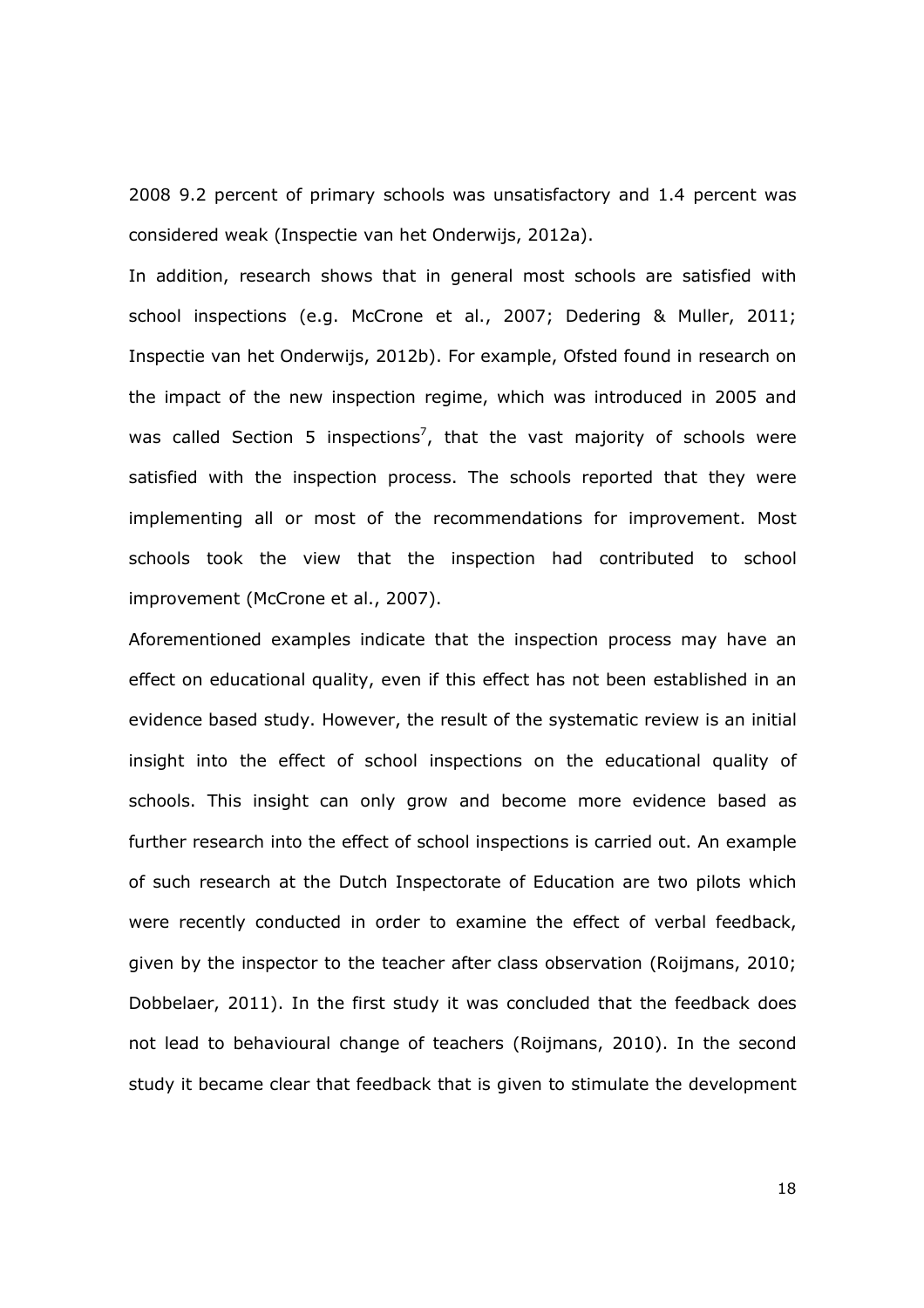of teachers is appropriate, provided that the inspectors get feedback training (Dobbelaer, 2011).

Other examples of research were presented at the seminar of the European Standing International Conference of Inspectorates (SICI) in November 2011, which was titled 'Impact of Inspection'.<sup>8</sup> During this seminar ongoing research was presented from Germany, Sweden and Scotland. The first results of followup inspections at schools in Lower Saxony in Germany showed for example that the quality of teaching improved nearly to the level of schools that did not fail the first inspection. Whether these improvements have an impact on student achievement results, has not been studied yet. (Homeier & Kluth, 2011). Also during this seminar there was a presentation of the ongoing project on the impact of school inspections on teaching and learning, funded by the European Commission's Lifelong Learning Programme (Education, Audiovisual and Culture Executive Agency, 2010).<sup>9</sup> This project examines in six European countries what the effects and negative consequences of school inspections are in terms of changes in educational quality of schools and changes in student outcomes; and also what aspects of school inspections contribute to these effects and negative consequences. The project started in January 2011 with the analysis of the program theories of the participating Inspectorates. In December 2013 the project will be finished (Gustafsson, 2011; Ehren et al., sub.).

The above initiatives do not automatically lead to evidence based insight into what school inspections mean and can mean in practice in terms of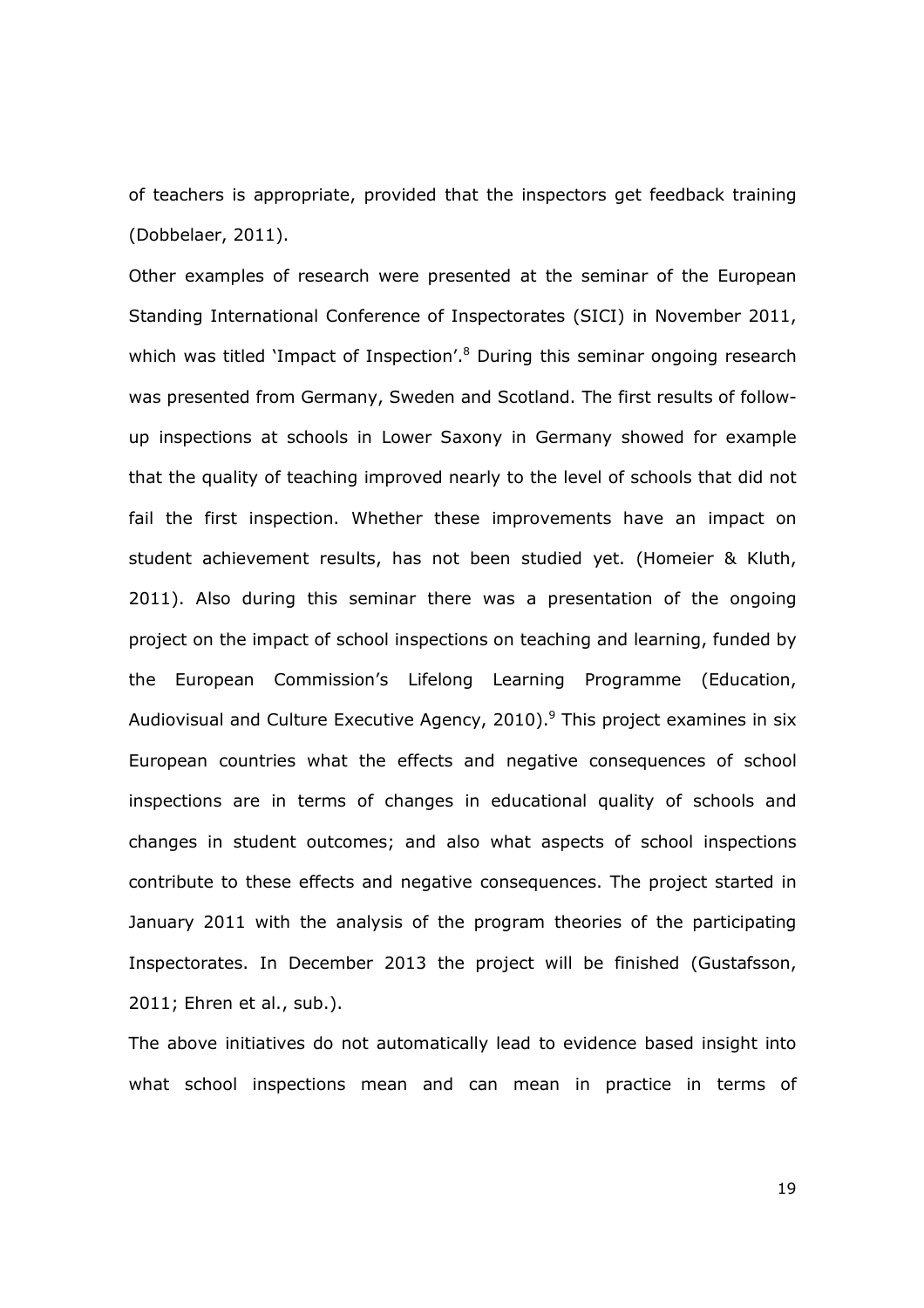improvement in the quality of education. It is important to continue research on all three outcome measures by which the effect of school inspections can be measured. For example, the Dutch Inspectorate of Education has had access to the student achievement results of all primary schools since 2003, the implementation of the Dutch Education Supervision Act. $10$  Quasi-experimental research can be established in which can be examined whether there is a comparable improvement in the student achievement results in different types of primary schools: weak, unsatisfactory or basic. Several designs are possible. In research on the other two outcome measures, school improvement and behavioural change of teachers, it appears to be more complicated to establish a causal relation. For example, since 2003 the Dutch Inspectorate of Education has been working with a framework. The framework includes five domains subdivided in indicators which are assessed during school inspections (Inspectie van het Onderwijs, 2011b). The possibility of a research design, with the inspectors' judgments on the indicators of the domains teachinglearning process, special needs provision and guidance, and quality assurance, has to be carefully examined. For each primary school the inspection scores on the indicators are available, for at least two moments in the past nine years. Also the possibility for new research on the effect of school inspections has to be examined. It is important to embed the research within the existing regulation practice where it should be developed to a more evidence based approach. Cooperation between the European Inspectorates is important, as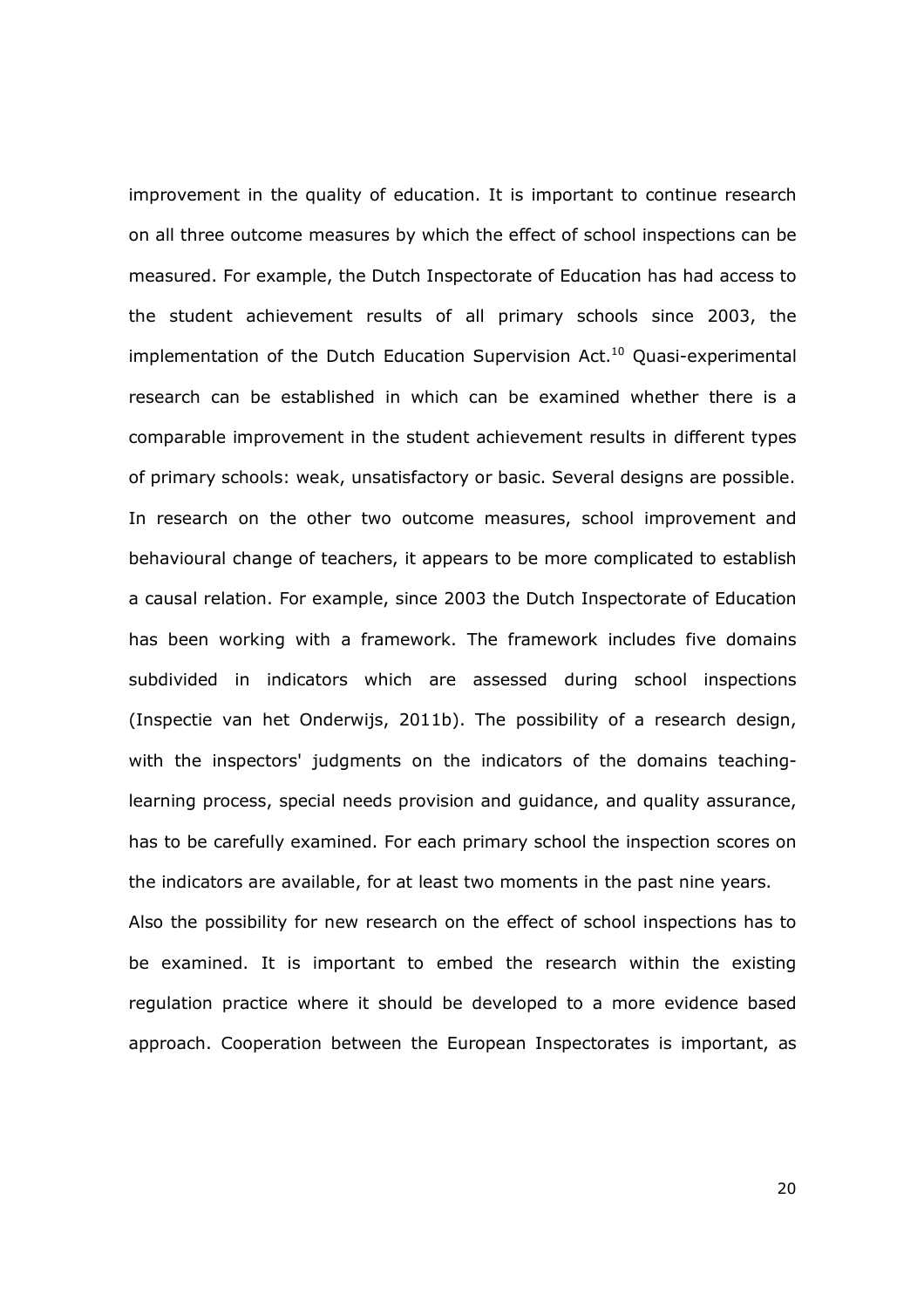well as cooperation between Inspectorates and external researchers of scientific research institutions.

Finally, it is clear that the relation between school inspections and the improvement in the quality of education is not a simple one. Nevertheless there is ample evidence that an approach to school inspection that takes into account the findings of some of the discussed studies may have a positive effect on school improvement, behavioural change of teachers or student achievement results. Of course in the end it should not be forgotten that regulation can only act as a catalyst and that schools themselves must bring about the actual improvements.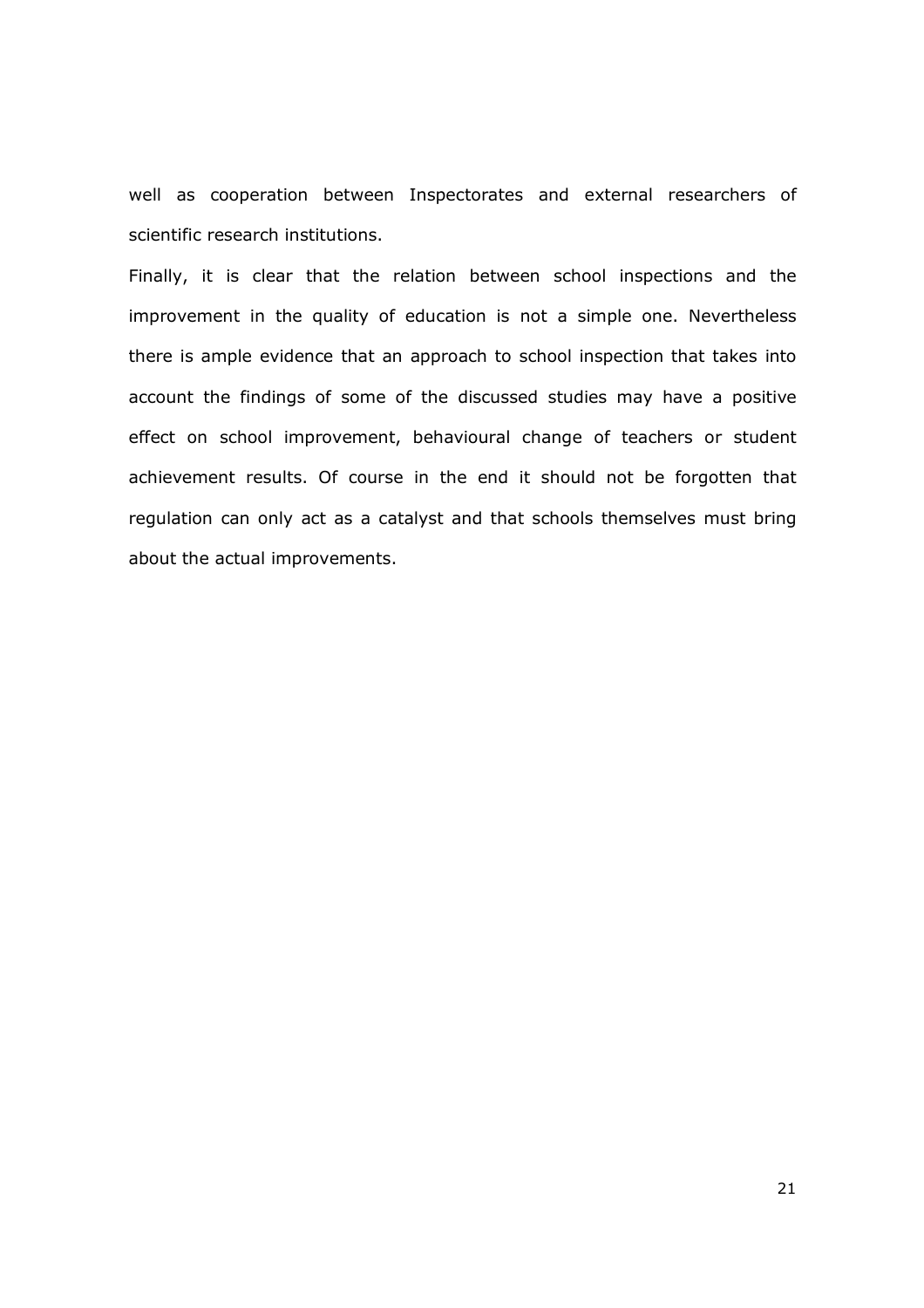#### Notes

 $\overline{a}$ 

 $<sup>1</sup>$  It should be noted that it is emphatically not our intention to compare the educational</sup> regulation or the Inspectorates of Education in different countries.

 $2$  The fourth study is a study into the effects of social skill interventions on aggressive and disturbed behavior in school children (study 37 of Winter & De Ridder, 2010).

 $3$  De Wolf and Janssens (2007) distinguish a fourth outcome measure, i.e. the effect of school inspections on the satisfaction of schools and school leaders. Given the aim of the present systematic review which deals with the effect on the quality of education, research on this outcome measure is excluded from the review.

<sup>4</sup> In the United Kingdom, according to the Education Act 2005, schools requiring special measures are 'Schools which are failing to give pupils an acceptable standard of education and where the persons responsible for leading, managing or governing the school are not demonstrating the capacity to secure the necessary improvement.' (Ofsted, 2007: 15).

<sup>5</sup> Chapman (2001) frequently refers in the article to the article underlying MA dissertation from 2000. However, since it is an unpublished dissertation and not available for inspection.

<sup>6</sup> In the Netherlands a primary school is an unsatisfactory school if the school has shortcomings in the quality of education, only because of insufficient student achievement results. A primary school is weak if the school has shortcomings in the quality of education, because of insufficient student achievement results and an inadequate teaching and learning process (cf. Inspectie van het Onderwijs, 2011b; 2011c).

 $<sup>7</sup>$  The main elements of Section 5 inspections include: 'shorter notice of inspection, smaller</sup> inspection teams, more frequent inspections, an increased emphasis on the school's own selfevaluation evidence, and shorter reports with fewer, clearer recommendations for improvements.' (McCrone et al., 2007; iii).

8 http://www.sici-inspectorates.eu/

9 http://ec.europa.eu/education/lifelong-learning-programme/doc78\_en.htm

<sup>10</sup> http://wetten.overheid.nl/BWBR0013800/geldigheidsdatum\_07-04-2011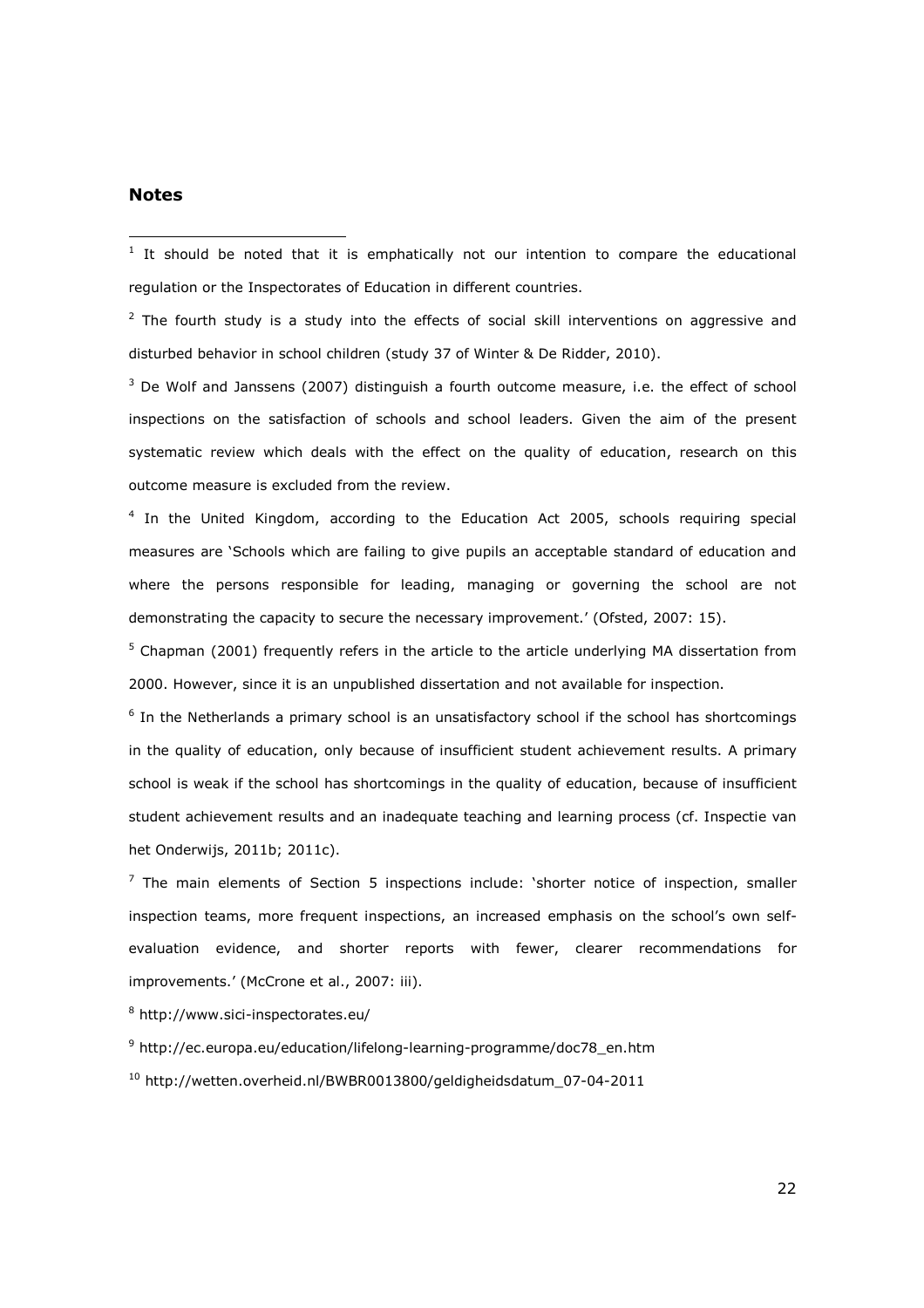#### References

- Case, P., Case, S. & Catling, S. (2000). Please Show You're Working: a critical assessment of the impact of OFSTED inspection on primary teachers. British Journal of Sociology of Education, 21(4), 605-621.
- Chapman, C. (2001). Changing Classrooms Through Inspections. School Leadership and Management, 21(1), 59–73.
- Dedering, K. & Muller, S. (2011). School Improvement through Inspections? First Empirical Insights from Germany. Journal of Educational Change, 12(3), 301-322.
- De Winter, H.B. (2010). Zicht op toezicht? Over de meerwaarde van toezicht in de risicosamenleving (oratie) [View of regulation? On the added value of regulation in the risk society (inaugural speech)]. Groningen, The Netherlands: University of Groningen.
- De Wolf, I.F. & Janssens, F.G. (2007). Effects and Side Effects of Inspections and Accountability in Education: An Overview of Empirical Studies. Oxford Review of Education, 33(3), 379-396.
- De Wolf, I.F. & Verkroost, J.H. (2011). Evaluatie van de theorie en praktijk van het nieuwe onderwijstoezicht [Evaluation of the theory and practice of new approach of regulation in education]. Tijdschrift voor Toezicht, 2(2), 7-24.
- Dobbelaer, M.J. (2011). Mondelinge Feedback door Inspecteurs aan Leraren Primair Onderwijs: Kwaliteit, Perceptie, Effect, en Feedbacktraining (Masterthesis) [Oral Feedback by inspectors to teachers in primary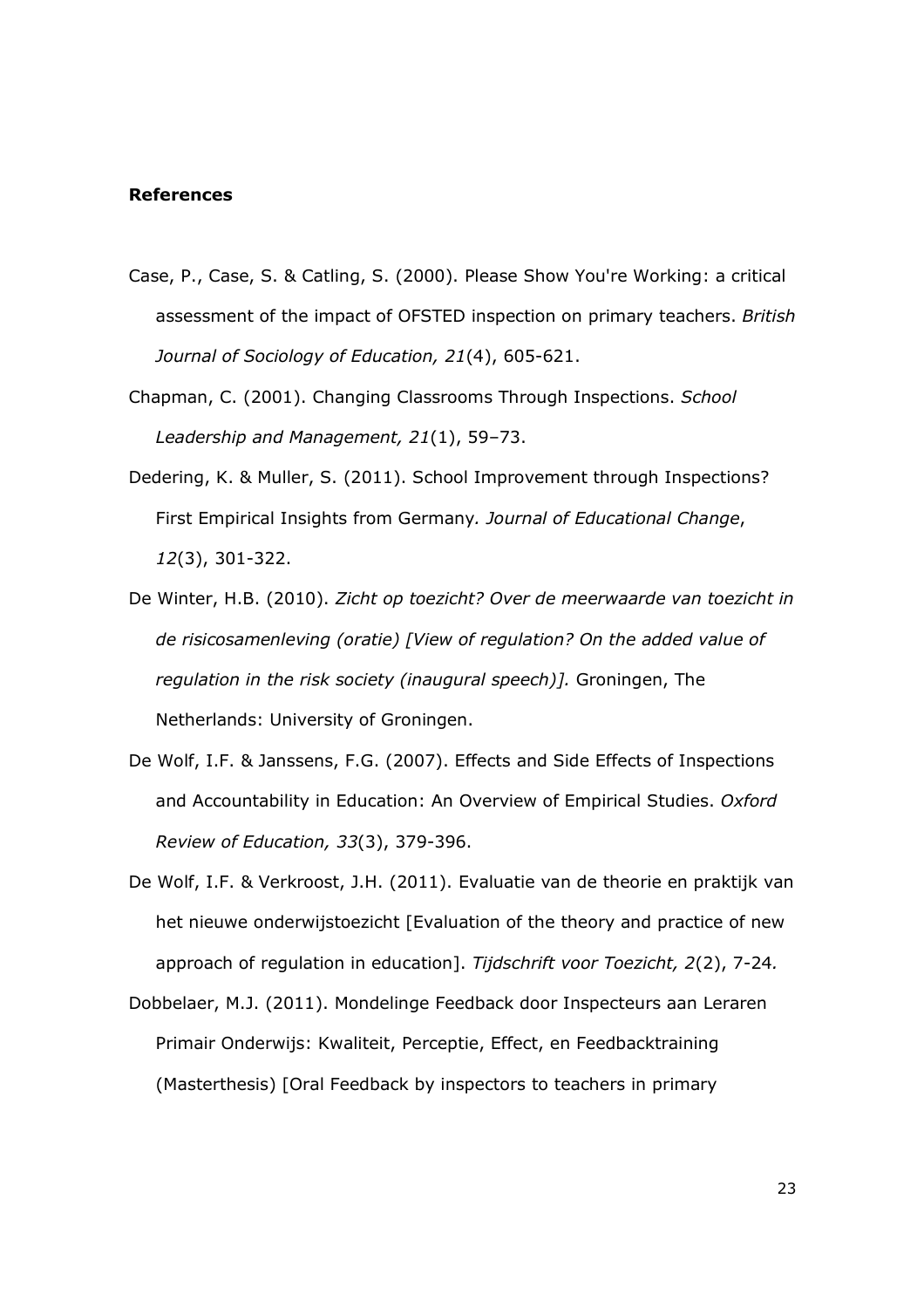education: Quality, Perception, Effect, and Feedback training (Master thesis)]. Online: http://igitur-archive.library.uu.nl/student-theses/2011- 0729-200530/Masterthesis%20Dobbelaer,%20MJ-3458210.pdf [assessed January 2012].

- Education, Audiovisual and Culture Executive Agency (2010). Compendium 2010, Lifelong Learning Programme, Key Activity 1, Policy cooperation and innovation, Studies and Comparative Research (SCR). Online: http://eacea.ec.europa.eu/llp/results\_projects/documents/compendium\_ka 1\_scr\_2010.pdf [assessed June 2011].
- Ehren, M.C.M. (2006). Toezicht en schoolverbetering [School inspections and school improvement]. Delft: Eburon.
- Ehren, M.C.M. (2010). Effecten van toezicht op het basisonderwijs [Effects of school inspections on primary schools]. Pedagogische studiën, 87(3), 165- 182.
- Ehren, M.C.M., Altrichter, H., McNamara G. & O'Hara, J. (submitted). Impact of school inspections and learning: Describing assumptions on causal mechanism in six European countries. Educational Assesment, Evaluation and Accountability. Retrieved form authors in January 2012.
- Ehren, M.C.M. & Visscher, A.J. (2008). The Relationships between School Inspections, School Characteristics and School Improvement. British Journal of Educational Studies, 56(2), 205-227.
- Hemingway, P. & Brereton, N. (2009). What is a systematic review? Online: http://www.whatisseries.co.uk/whatis/ [assessed June 2011].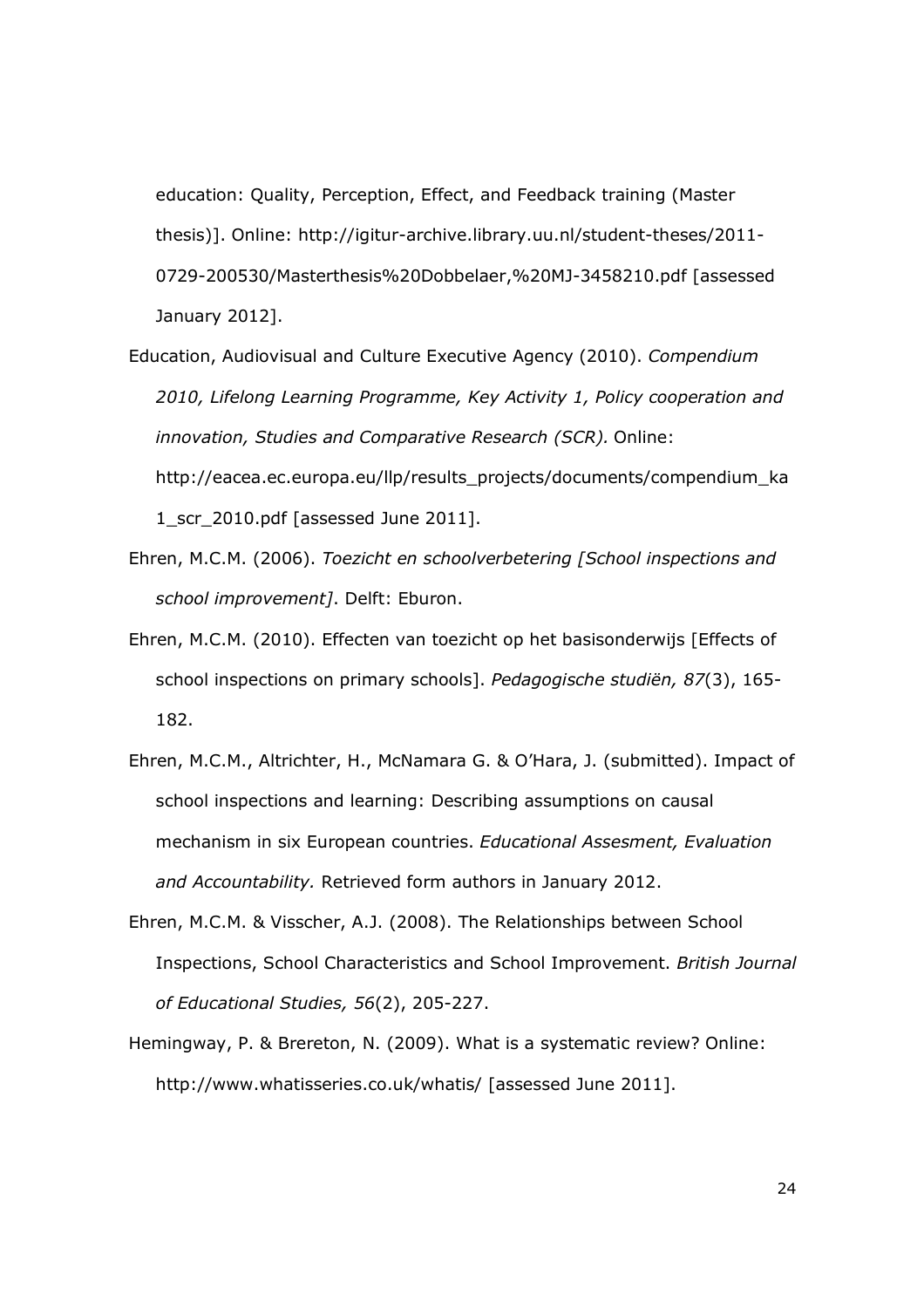- Homeier, W. & Kluth, J. (2011). The impact of Inspection. Lower Saxony. Presentation on the SICI workshop from 23-25 November 2012 in Stockholm, Sweden. Online: http://www.sici-inspectorates.eu/en/87600 impact-of-inspection-stockholm-sweden [assessed January 2012].
- Farrington, D.P., Gottfredson, D.D., Sherman, L.W. & Welsh, B.C. ( 2002). The Maryland Scientific Methods Scale. In L. W. Sherman, D. P. Farrington , B. C. Welsh, & D. L. MacKenzie (Eds.), Evidence-based crime prevention (pp. 13-21). London, England: Routledge.
- Gustafsson, J. (2011). Impact of school inspections on teaching and learning. An ongoing project. Presentation on the SICI workshop from 23-25 November 2012 in Stockholm, Sweden. Online: http://www.siciinspectorates.eu/en/87600-impact-of-inspection-stockholm-sweden [assessed January 2012].
- Inspectie van het Onderwijs (2005). Toezichtkader primair onderwijs 2005 [Inspection framework primary education 2005]. Utrecht, The Netherlands: Inspectorate of Education.
- Inspectie van het Onderwijs (2010). Zeer zwakke scholen in het basisonderwijs [Weak primary schools]. Utrecht, The Netherlands: Inspectorate of Education.
- Inspectie van het Onderwijs (2011a). De staat van het onderwijs. Onderwijsverslag 2009/2010 [The state of education. Education Report 2009/2010]. Utrecht, The Netherlands: Inspectorate of Education.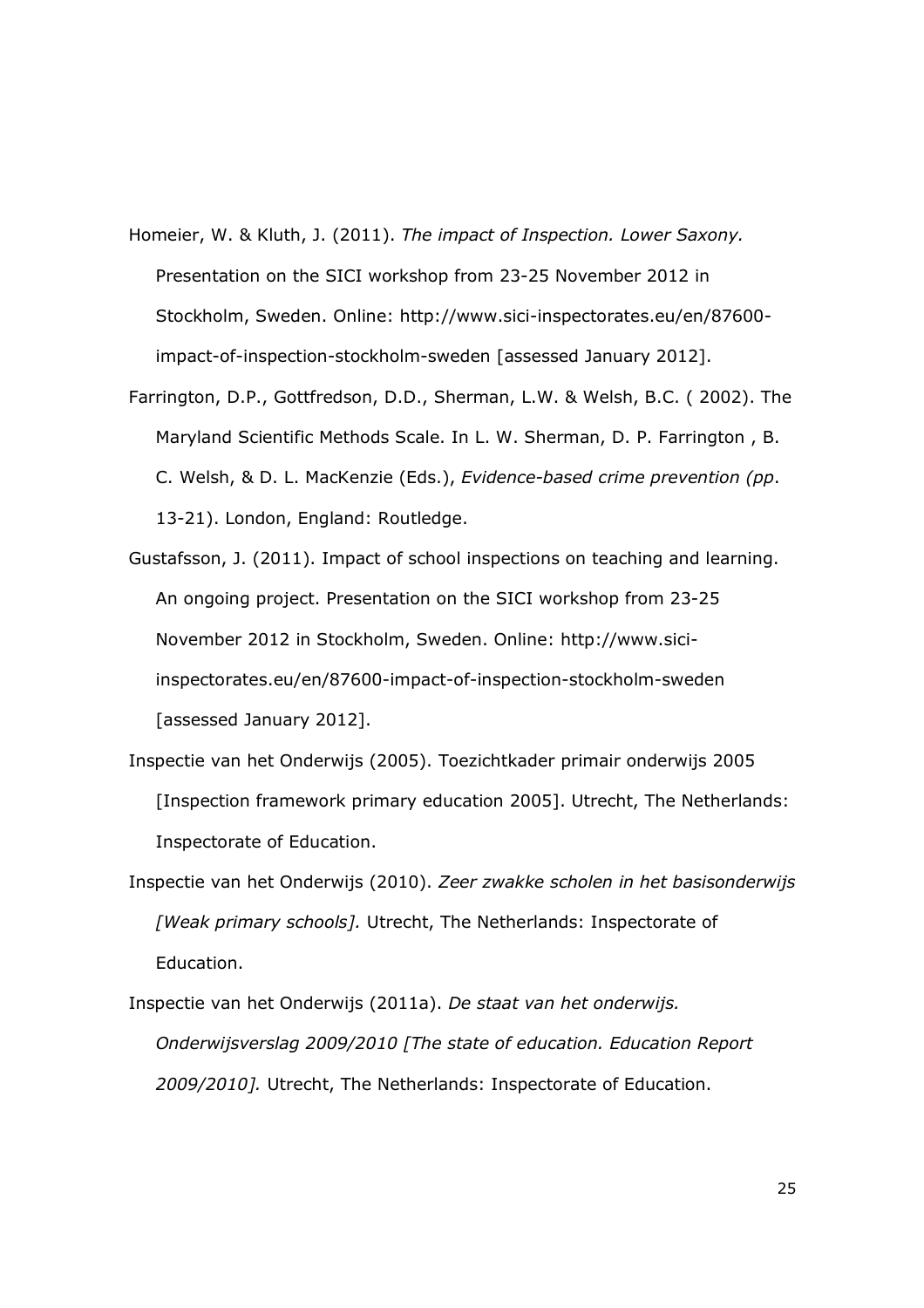- Inspectie van het Onderwijs (2011b). Toezichtkader 2011. Primair onderwijs, voortgezet onderwijs [Inspection framework 2011. Primary education, secondary education]. Utrecht, The Netherlands: Inspectorate of Education.
- Inspectie van het Onderwijs (2011c). Toezicht op zwakke en zeer zwakke scholen. Zo werkt het [Regulation on unsatisfactory or weak schools. How it works]. Utrecht, The Netherlands: Inspectorate of Education.
- Inspectie van het Onderwijs (2012a). De staat van het onderwijs. Onderwijsverslag 2010/2011 [The state of education. Education Report 2010/2011]. Utrecht, The Netherlands: Inspectorate of Education.
- Inspectie van het Onderwijs (2012b). Tevredenheidsonderzoek sectoroverstijgend. Periode oktober 2010 - september 2011 (versie 0.1) [Satisfaction survey multisectoral. Period October 2010 - September 2011 (version 0.1)]. Internal report of the Dutch Inspectorate of Education.
- Jansen, M. & Smits, A. (2011). Effecten van toezicht en Handhaving meten. Een handreiking [Measuring the effects of regulation and enforcement. A guideline]. Utrecht, The Netherlands: CCV.
- Luginbuhl, R., Webbink, D. & De Wolf, I.F. (2009). Do School Inspections Improve Primary School Performance? Educational Evaluation and Policy Analysis, 31(3), 221-237.
- Matthews, P. & Sammons, P. (2004) Improvement through inspection. An evaluation of the impact of Ofsted's work. Londen, Engeland: Ofsted.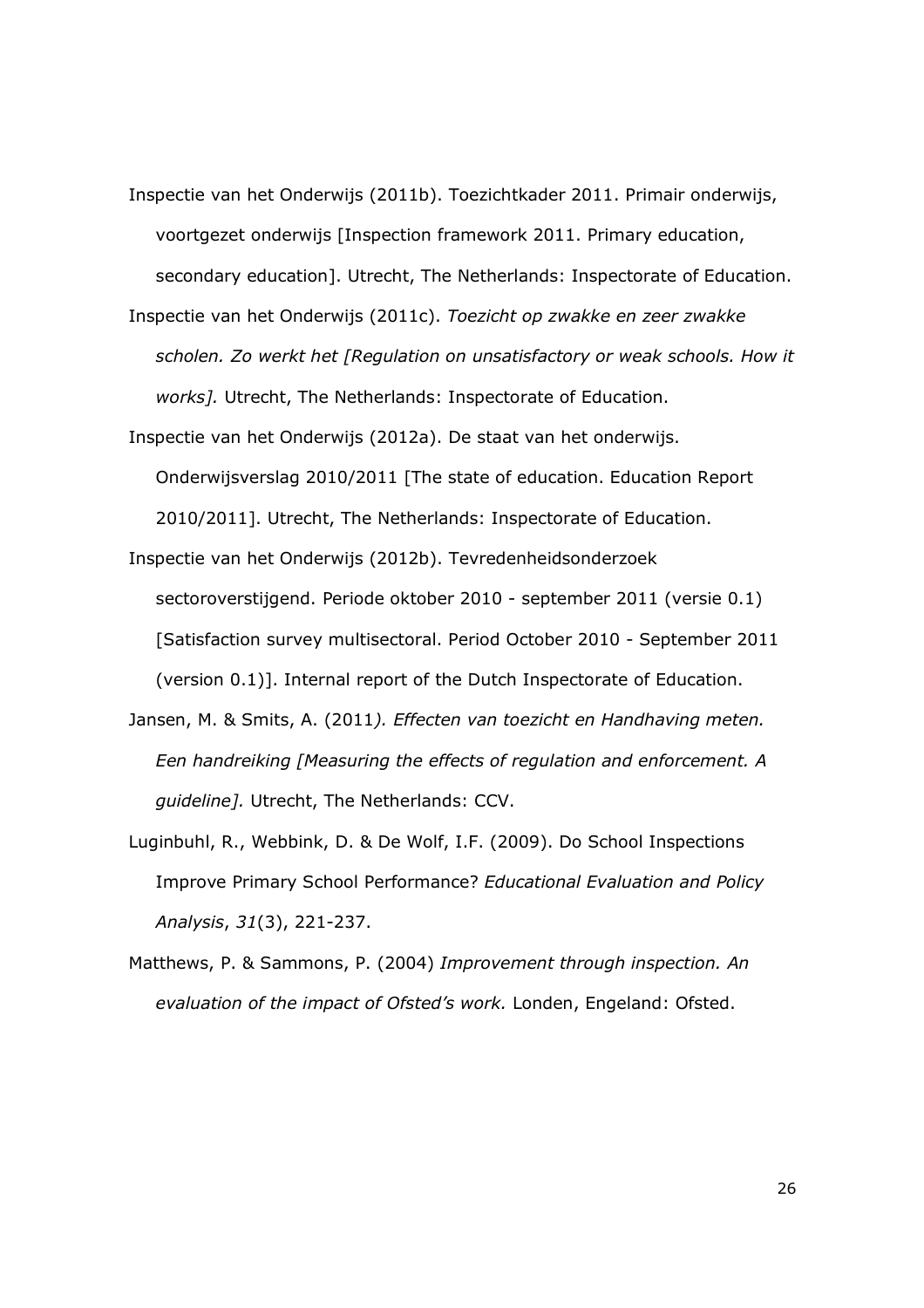- Matthews, P., & Sammons, P. (2005). Survival of the Weakest: The Differential Improvement of Schools Causing Concern in England. London Review of Education, 3(2), 159-176.
- McCrone, T., Rudd, P., Blenkinsop, S., Wade, P., Rutt, S. & Yeshanew, T. (2007) Impact of Section 5 inspections: maintained schools in England: Final report. Online: http://www.ofsted.gov.uk/resources/impact-reports-2007 [assessed December 2011].
- Ofsted (2007). Review of the impact if inspection (Reference no: 070042). Online: http://www.ofsted.gov.uk/resources/impact-reports-2007 [assessed December 2011].
- Ofsted (2011). The Annual Report of Her Majesty's Chief Inspector of Education, Children's Services and Skills 2010/11. Online: http://www.ofsted.gov.uk/resources/annualreport1011 [assessed December 2011].
- Perryman, J. (2005). School Leadership and Management after Special Measures: Discipline without the Gaze? School Leadership and Management, 25(3), 281-297.
- Perryman, J. (2006). Panoptic Performativity and School Inspection Regimes: Disciplinary Mechanisms and Life under Special Measures. Journal of Education Policy, 21(2), 147-161.
- Perryman, J. (2007). Inspection and Emotion. Cambridge Journal of Education, 37(2), 173-190.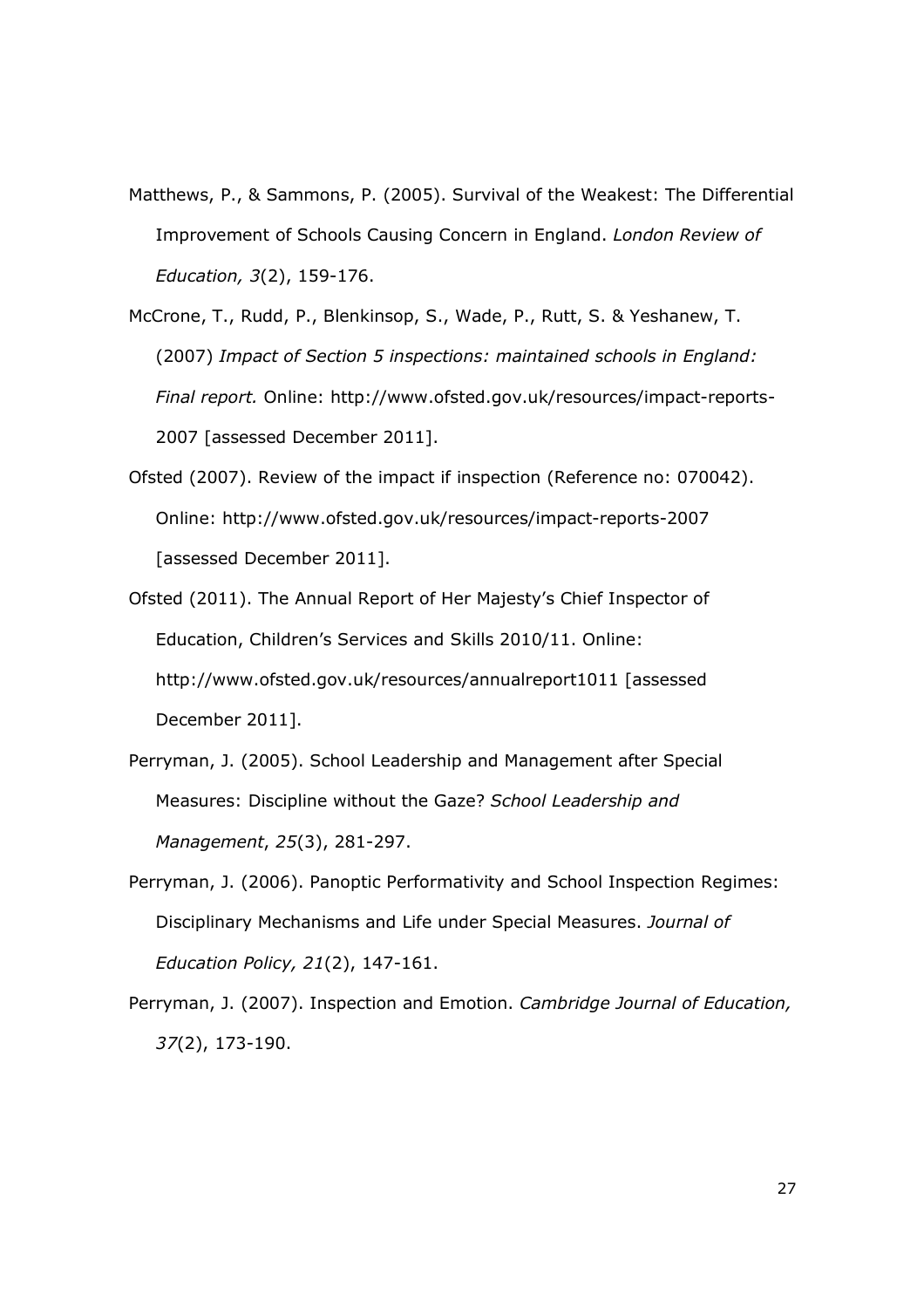- Perryman, J. (2009). Inspection and the Fabrication of Professional and Performative Processes. Journal of Education Policy, 24(5), 611-631.
- Perryman, J. (2010). Improvement after Inspection. Improving Schools, 13(2), 182-196.
- Rosenthal, L. (2004). Do School Inspections Improve School Quality? Ofsted Inspections and School Examination Results in the UK. Economics of Education Review, 23(2), 143-151.
- Roijmans, E.A.J. (2010). Effecten van mondelinge feedback door inspecteurs aan leerkrachten in het primair onderwijs (Masterthesis) [Effects of oral feedback by inspectors to teachers in primary education (Master thesis)]. Online: http://inspectienet.owinsp.nl/kennis/pdf/thesis\_Eveline\_Roijmans [assessed January 2012 from the intranet of the Dutch Inspectorate of Education].
- Shaw, I.I., Newton, D.P., Aitkan, M.M. & Darnell, R.R. (2003). Do OFSTED Inspections of Secondary Schools Make a Difference to GCSE Results? British Educational Research Journal, 29(1), 64-75.
- Smeets, G. & Verkroost, J. (2011). Selectief en slagvaardig. Werken met de WOT (2000-2010) [Selective and decisive. Working with the Dutch Educational Supervision Act (2000-2010)]. Utrecht, The Netherlands: Inspectorate of Education.
- Willis, L. (2010). Is the Process of Special Measures an Effective Tool for Bringing about Authentic School Improvement? Management in Education, 24(4), 142-148.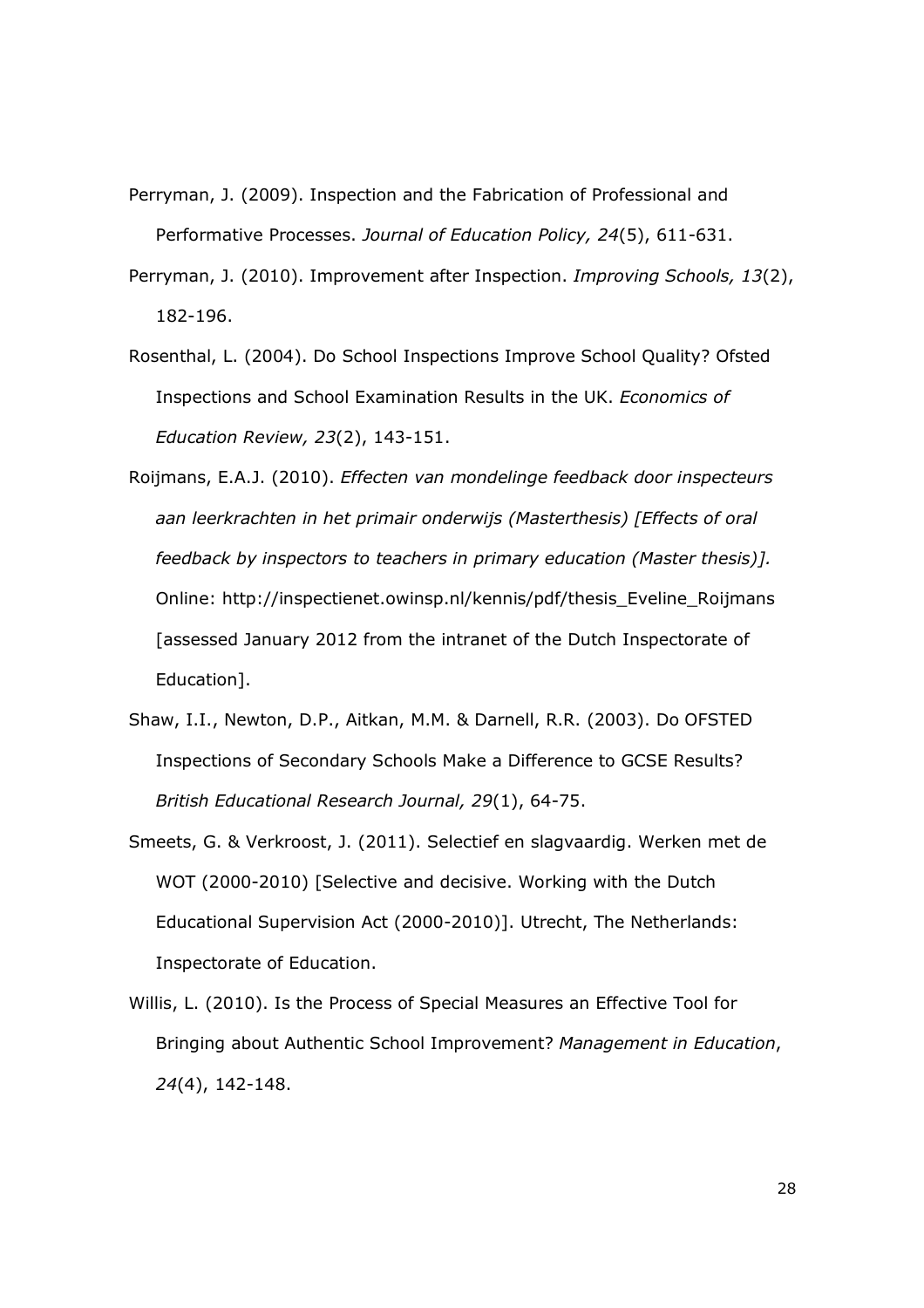Winter, H.B. & De Ridder, J. (2010). 'Toezicht en effectmeting. Het kán!' Researchsynthese van onderzoek naar de effectiviteit van toezichtsinterventies ['Regulation and effect. It can!' Research synthesis of research on the effectiveness of regulation]. Groningen, The Netherlands: Faculty of Law, Department of Administrative Law and Public Administration and Pro Facto.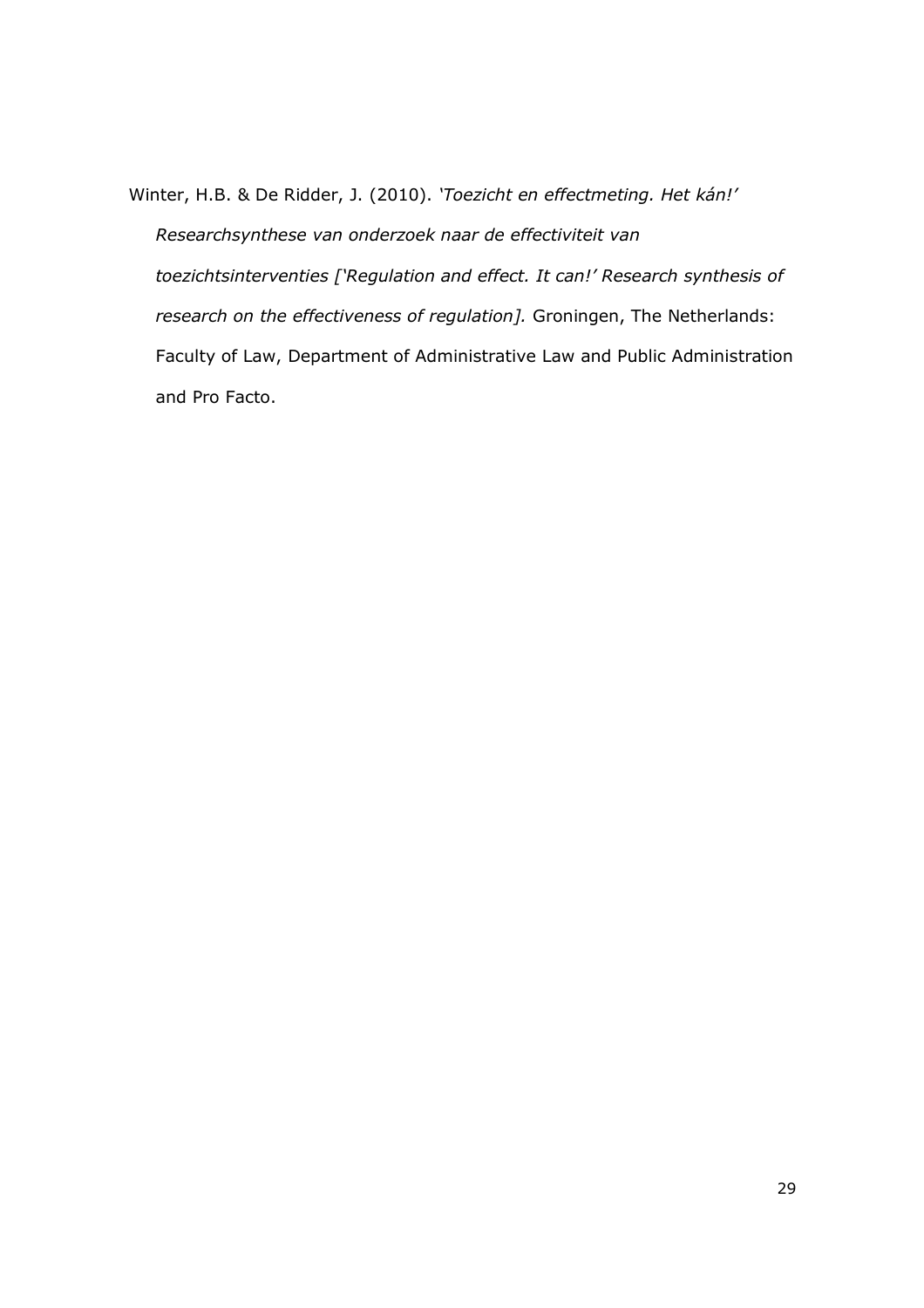# Table 1

# Terms used to search the databases

| No. | Terms                                                                                                                    |             | <b>Results</b>   |                          |  |
|-----|--------------------------------------------------------------------------------------------------------------------------|-------------|------------------|--------------------------|--|
|     |                                                                                                                          | Found       | New <sup>A</sup> | <b>Selected</b>          |  |
| 1.  | School Inspection and Improvement                                                                                        | 27 articles | 27 articles      | 8 articles <sup>B.</sup> |  |
| 2.  | School Inspection and [Effect or Effects or<br>Effective or Impact]                                                      | 58 articles | 39 articles      | 6 articles<br>1 review   |  |
| 3.  | School Inspection <sup>C.</sup> and Monitoring Improvements                                                              | 0 articles  | 0 articles       | 0 articles               |  |
| 4.  | School Inspection and Intensified                                                                                        | 1 article   | 0 articles       | 0 articles               |  |
| 5.  | School Inspection and [External Control or Quality<br>Control or Compliance Assistance]                                  | 10 articles | 3 articles       | 0 articles               |  |
| 6.  | School Inspection and [Special Measures or Poor<br>Performances or Failing Schools or<br>Underperforming Schools]        | 5 articles  | 0 articles       | 0 articles               |  |
| 7.  | School Inspection and [Quality of Education or<br>Educational Quality or School Performances or<br>Student Performances] | 23 articles | 4 articles       | 0 articles               |  |

<sup>A.</sup> New stands for articles not found in previous searches.

 $^{\rm B}$  One article was also published in Dutch. In the review is chosen to use the English article (Ehren, 2010; Ehren & Visscher, 2008).<br><sup>C.</sup> Also the term Inspection did not yield new articles in combination with the other terms.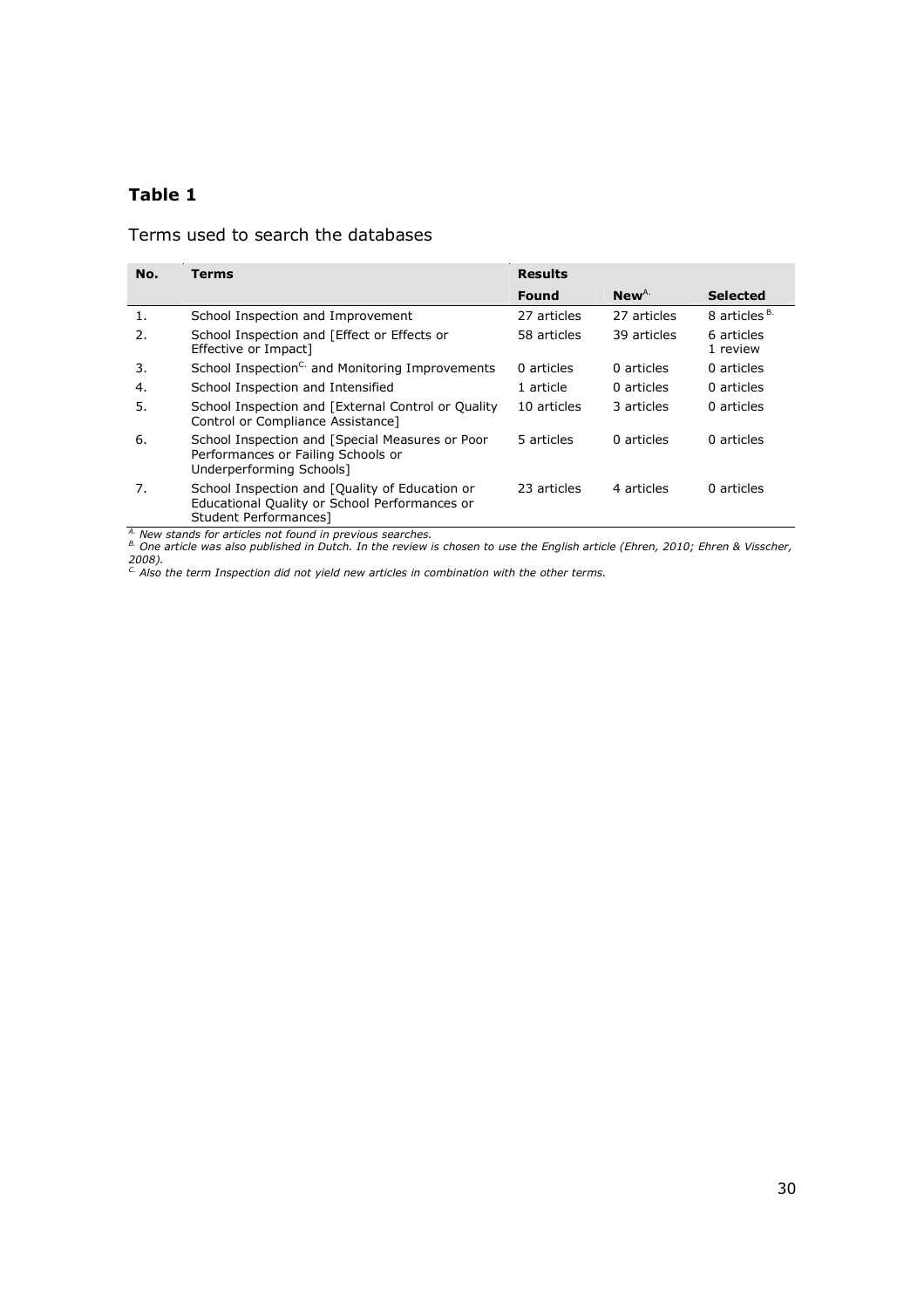# Table 2Specifications of the articles concerning the effect on school improvement

| <b>Specification</b>                                      | <b>Article 1</b>                                                                    | <b>Article 2</b>             | <b>Article 3</b>                                                                                               | <b>Article 4</b>                                                                |
|-----------------------------------------------------------|-------------------------------------------------------------------------------------|------------------------------|----------------------------------------------------------------------------------------------------------------|---------------------------------------------------------------------------------|
| Title                                                     | School Improvement through<br>Inspections? First Empirical<br>Insights from Germany | Improvement after Inspection | Is the Process of Special<br>Measures an Effective Tool for<br>Bringing about Authentic School<br>Improvement? | Inspection and the Fabrication of<br>Professional and Performative<br>Processes |
| Authors                                                   | Dedering, K. and Muller, S.                                                         | Perryman, J.                 | Willis, L.                                                                                                     | Perryman, J.                                                                    |
| Journal                                                   | Journal of Educational Change                                                       | <b>Improving Schools</b>     | Management in Education                                                                                        | Journal of Education Policy                                                     |
| Publication year                                          | 2011                                                                                | 2010                         | 2010                                                                                                           | 2009                                                                            |
| Country                                                   | Germany, North Rhine-<br>Westphalia                                                 | United Kingdom               | United Kingdom                                                                                                 | United Kingdom                                                                  |
| Sector                                                    | Primary and secondary<br>education <sup>A.</sup>                                    | Secondary education          | Primary education                                                                                              | Secondary education                                                             |
| MSMS-level                                                | MSMS-1                                                                              |                              |                                                                                                                |                                                                                 |
| Design                                                    | Survey                                                                              | Case study                   | Multiple case study                                                                                            | Case study                                                                      |
| Data                                                      | Quantitative                                                                        | Qualitative                  | Qualitative                                                                                                    | Qualitative                                                                     |
| Research period                                           | 2008                                                                                | 1999-2003                    | Not explicitly mentioned                                                                                       | 1999-2003                                                                       |
| <sup>A.</sup> Including special and vocational education. |                                                                                     |                              |                                                                                                                |                                                                                 |

| <b>Specification</b> | <b>Article 5</b>                                                                                     | Article 6                      | <b>Article 7</b>                                                                                                               | <b>Article 8</b>                                                                               |
|----------------------|------------------------------------------------------------------------------------------------------|--------------------------------|--------------------------------------------------------------------------------------------------------------------------------|------------------------------------------------------------------------------------------------|
| Title                | The Relationships between<br>School Inspections, School<br>Characteristics and School<br>Improvement | <b>Inspection and Emotion</b>  | Panoptic Performativity and<br><b>School Inspection Regimes:</b><br>Disciplinary Mechanisms and Life<br>under Special Measures | School Leadership and<br>Management after Special<br>Measures: Discipline without the<br>Gaze? |
| Authors              | Ehren, M.M. and Visscher, A.J.                                                                       | Perryman, J.                   | Perryman, J.                                                                                                                   | Perryman, J.                                                                                   |
| Journal              | British Journal of Educational<br><b>Studies</b>                                                     | Cambridge Journal of Education | Journal of Education Policy                                                                                                    | School Leadership and<br>Management                                                            |
| Publication year     | 2008                                                                                                 | 2007                           | 2006                                                                                                                           | 2005                                                                                           |
| Country              | The Netherlands                                                                                      | United Kingdom                 | United Kingdom                                                                                                                 | United Kingdom                                                                                 |
| Sector               | Primary education                                                                                    | Secondary education            | Secondary education                                                                                                            | Secondary education                                                                            |
| MSMS-level           | MSMS-1                                                                                               |                                |                                                                                                                                |                                                                                                |
| Design               | Multiple case study                                                                                  | Case study                     | Case study                                                                                                                     | Case study                                                                                     |
| Data                 | Quantitative and qualitative                                                                         | Qualitative                    | Qualitative                                                                                                                    | Qualitative                                                                                    |
| Research period      | 2002-2006                                                                                            | 1999-2003                      | 1999-2003                                                                                                                      | 1999-2003                                                                                      |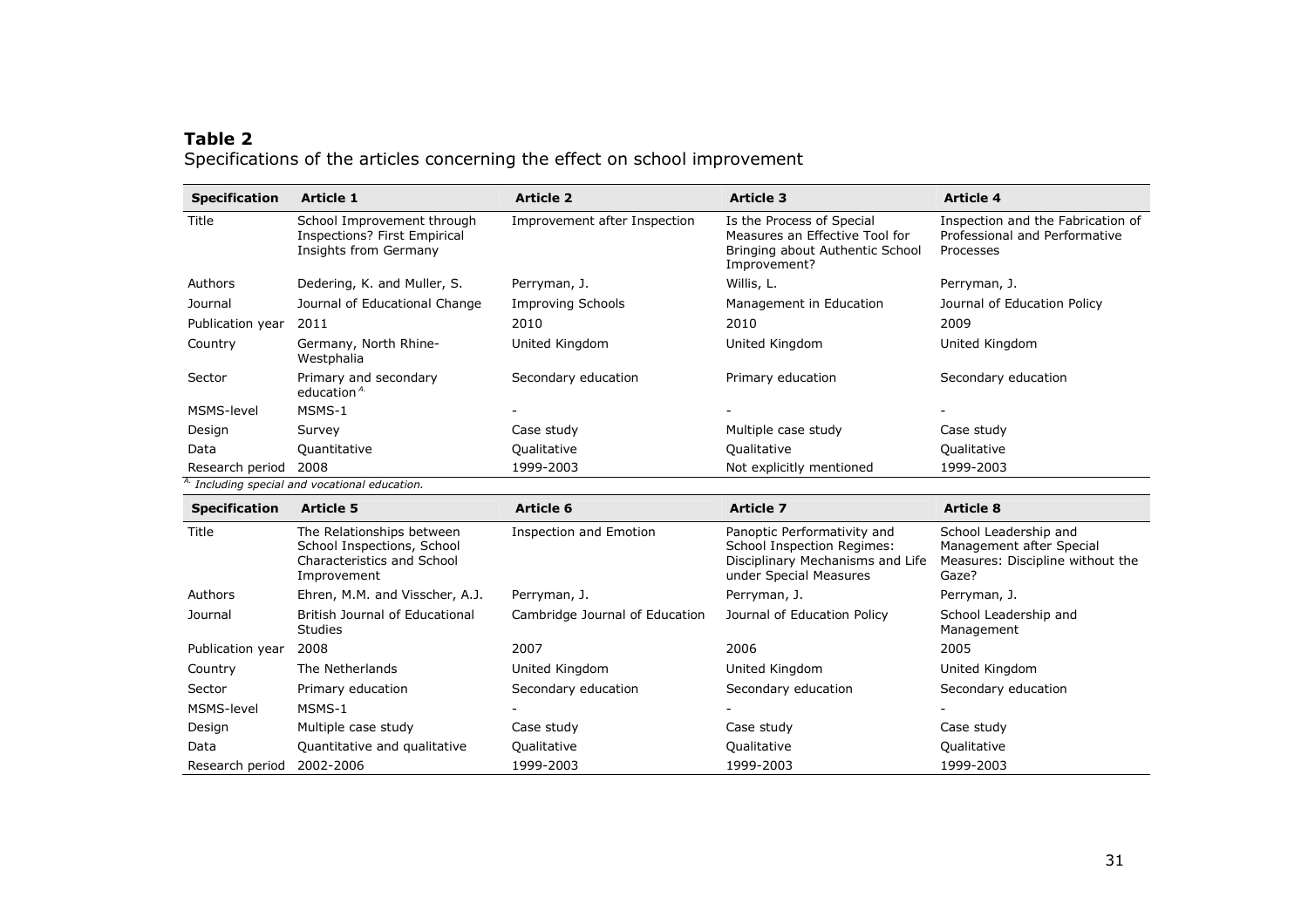# Table 3

Specifications of the articles concerning the effect on behavioural change of teachers

| <b>Specification</b> | <b>Article 9</b>                        | <b>Article 10</b>                                                                                              | <b>Article 11</b>                                                                                 |
|----------------------|-----------------------------------------|----------------------------------------------------------------------------------------------------------------|---------------------------------------------------------------------------------------------------|
| Title                | Changing Classrooms Through Inspections | Please Show You're Working: a critical<br>assessment of the impact of OFSTED<br>inspection on primary teachers | Survival of the Weakest: The Differential<br>Improvement of Schools Causing Concern<br>in England |
| Authors              | Chapman, C.                             | Case, P., Case, S. and Catling, S.                                                                             | Matthews, P. and Sammons, P.                                                                      |
| Journal              | School Leadership and Management        | British Journal of Sociology of Education                                                                      | London Review of Education                                                                        |
| Publication year     | 2001                                    | 2000                                                                                                           | 2005                                                                                              |
| Country              | United Kingdom                          | United Kingdom                                                                                                 | United Kingdom                                                                                    |
| Sector               | Secondary education                     | Primary education                                                                                              | Secondary education                                                                               |
| MSMS-level           | MSMS-1                                  |                                                                                                                | MSMS-1                                                                                            |
| Design               | Multiple case study                     | Case study                                                                                                     | Secondary analysis                                                                                |
| Data                 | Quantitative and qualitative            | Qualitative                                                                                                    | Quantitative                                                                                      |
| Research period      | 1999-2000                               | Not explicitly mentioned                                                                                       | 1993-2004                                                                                         |